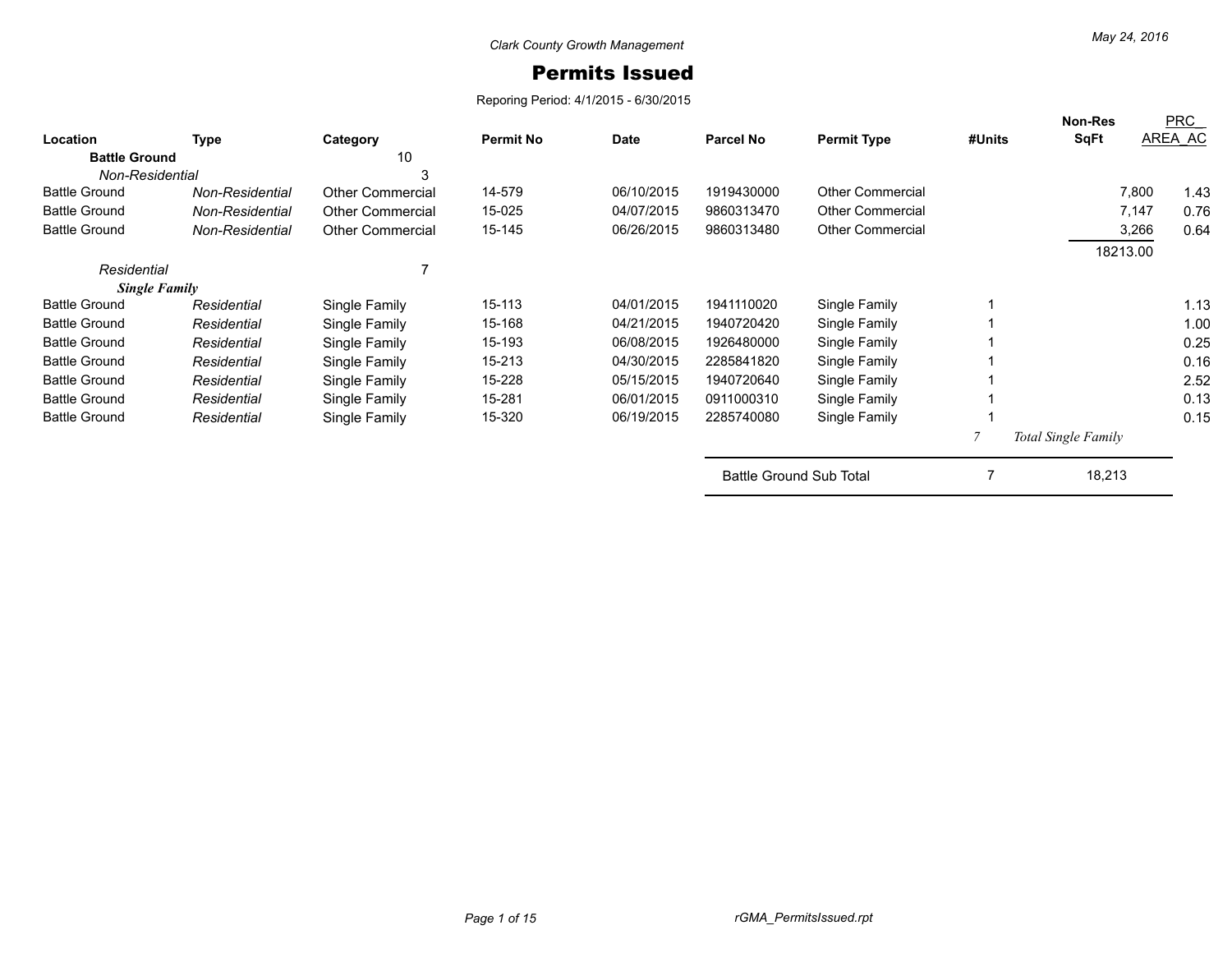|                      |                 |                         |                  |             |                     |                         |        | Non-Res             | <b>PRC</b> |
|----------------------|-----------------|-------------------------|------------------|-------------|---------------------|-------------------------|--------|---------------------|------------|
| Location             | <b>Type</b>     | Category                | <b>Permit No</b> | <b>Date</b> | <b>Parcel No</b>    | <b>Permit Type</b>      | #Units | <b>SqFt</b>         | AREA AC    |
| Camas                |                 | 18                      |                  |             |                     |                         |        |                     |            |
| Non-Residential      |                 | $\overline{2}$          |                  |             |                     |                         |        |                     |            |
| Camas                | Non-Residential | <b>Other Commercial</b> | 15-00363         | 05/18/2015  | 1729670000          | <b>Other Commercial</b> |        | 4,800               | 79.85      |
| Camas                | Non-Residential | <b>Other Commercial</b> | 15-00364         | 05/18/2015  | 1729670000          | <b>Other Commercial</b> |        | 1,800               | 79.85      |
|                      |                 |                         |                  |             |                     |                         |        | 6600.00             |            |
| Residential          |                 | 16                      |                  |             |                     |                         |        |                     |            |
| <b>Single Family</b> |                 |                         |                  |             |                     |                         |        |                     |            |
| Camas                | Residential     | Single Family           | 15-00234         | 04/01/2015  | 1759670220          | Single Family           | 1      |                     | 0.24       |
| Camas                | Residential     | Single Family           | 15-00268         | 04/14/2015  | 9860356240          | Single Family           |        |                     | 0.18       |
| Camas                | Residential     | Single Family           | 15-00270         | 04/15/2015  | 1260480880          | Single Family           |        |                     | 0.00       |
| Camas                | Residential     | Single Family           | 15-00271         | 04/15/2015  | 1260480860          | Single Family           |        |                     | 0.00       |
| Camas                | Residential     | Single Family           | 15-00323         | 05/01/2015  | 9860343740          | Single Family           |        |                     | 0.22       |
| Camas                | Residential     | Single Family           | 15-00324         | 05/01/2015  | 1260480880          | Single Family           |        |                     | 0.00       |
| Camas                | Residential     | Single Family           | 15-00337         | 05/11/2015  | 0831440200          | Single Family           |        |                     | 0.25       |
| Camas                | Residential     | Single Family           | 15-00348         | 05/13/2015  | 1273690000          | Single Family           |        |                     | 10.49      |
| Camas                | Residential     | Single Family           | 15-00350         | 05/13/2015  | 9860343780          | Single Family           |        |                     | 0.16       |
| Camas                | Residential     | Single Family           | 15-00354         | 05/14/2015  | 0922327840          | Single Family           |        |                     | 0.36       |
| Camas                | Residential     | Single Family           | 15-00387         | 05/27/2015  | 1781100360          | Single Family           |        |                     | 0.16       |
| Camas                | Residential     | Single Family           | 15-00388         | 05/28/2015  | 0830410000          | Single Family           |        |                     | 0.47       |
| Camas                | Residential     | Single Family           | 15-00401         | 06/03/2015  | 9860356470          | Single Family           |        |                     | 0.30       |
| Camas                | Residential     | Single Family           | 15-00459         | 06/17/2015  | 1273690740          | Single Family           |        |                     | 0.23       |
| Camas                | Residential     | Single Family           | 15-00470         | 06/19/2015  | 1273550080          | Single Family           |        |                     | 0.28       |
| Camas                | Residential     | Single Family           | 15-00471         | 06/22/2015  | 0922327860          | Single Family           | -1     |                     | 0.32       |
|                      |                 |                         |                  |             |                     |                         | 16     | Total Single Family |            |
|                      |                 |                         |                  |             | Camas Sub Total     |                         | 16     | 6,600               |            |
| <b>Camas UGA</b>     |                 |                         |                  |             |                     |                         |        |                     |            |
| Residential          |                 | $\overline{\mathbf{1}}$ |                  |             |                     |                         |        |                     |            |
| <b>Single Family</b> |                 |                         |                  |             |                     |                         |        |                     |            |
| Camas UGA            | Residential     | Single Family           | SFR2015-00073    | 04/08/2015  | 1232310000          | Single Family           | f.     |                     | 1.14       |
|                      |                 |                         |                  |             |                     |                         |        | Total Single Family |            |
|                      |                 |                         |                  |             | Camas UGA Sub Total |                         | 1      | 0                   |            |
|                      |                 |                         |                  |             |                     |                         |        |                     |            |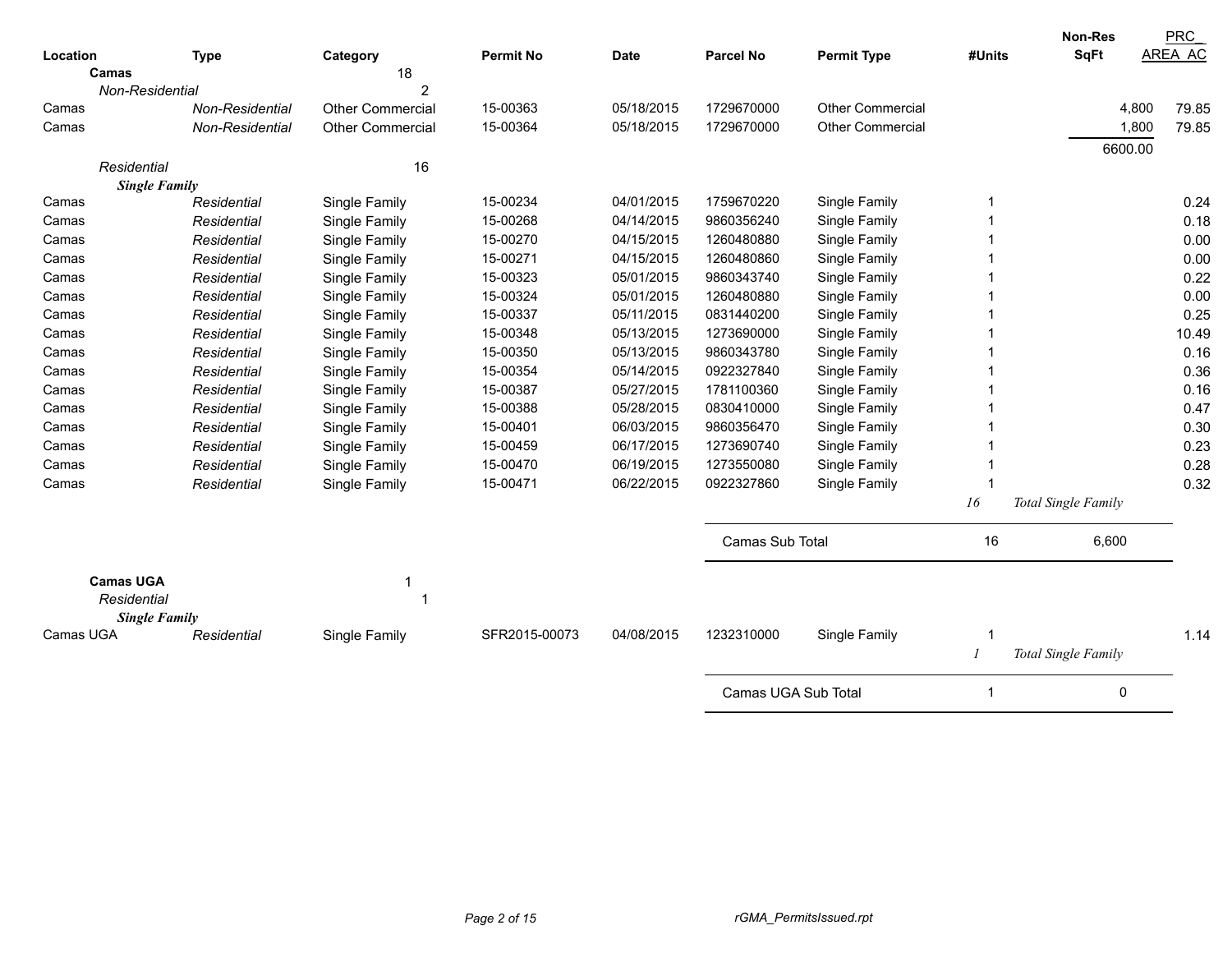| Location    | <b>Type</b>          | Category      | <b>Permit No</b> | <b>Date</b> | <b>Parcel No</b>     | <b>Permit Type</b> | #Units | <b>Non-Res</b><br><b>SqFt</b> | <b>PRC</b><br>AREA AC |
|-------------|----------------------|---------------|------------------|-------------|----------------------|--------------------|--------|-------------------------------|-----------------------|
| Ridgefield  |                      | 16            |                  |             |                      |                    |        |                               |                       |
| Residential |                      | 16            |                  |             |                      |                    |        |                               |                       |
|             | <b>Single Family</b> |               |                  |             |                      |                    |        |                               |                       |
| Ridgefield  | Residential          | Single Family | BLD-15-0031      | 05/05/2015  | 9860261310           | Single Family      |        |                               | 0.13                  |
| Ridgefield  | Residential          | Single Family | BLD-15-0033      | 05/12/2015  | 9860290890           | Single Family      |        |                               | 0.05                  |
| Ridgefield  | Residential          | Single Family | BLD-15-0034      | 05/12/2015  | 9860290870           | Single Family      |        |                               | 0.04                  |
| Ridgefield  | Residential          | Single Family | BLD-15-0035      | 05/12/2015  | 9860290880           | Single Family      |        |                               | 0.04                  |
| Ridgefield  | Residential          | Single Family | BLD-15-0036      | 05/12/2015  | 9860290860           | Single Family      |        |                               | 0.19                  |
| Ridgefield  | Residential          | Single Family | BLD-15-0050      | 04/20/2015  | 9860290850           | Single Family      |        |                               | 0.05                  |
| Ridgefield  | Residential          | Single Family | BLD-15-0063      | 04/17/2015  | 0683182600           | Single Family      |        |                               | 0.17                  |
| Ridgefield  | Residential          | Single Family | BLD-15-0068      | 04/17/2015  | 9860306960           | Single Family      |        |                               | 0.12                  |
| Ridgefield  | Residential          | Single Family | BLD-15-0100      | 05/08/2015  | 9860333820           | Single Family      |        |                               | 0.20                  |
| Ridgefield  | Residential          | Single Family | BLD-15-0113      | 06/04/2015  | 0673690120           | Single Family      |        |                               | 0.18                  |
| Ridgefield  | Residential          | Single Family | BLD-15-0207      | 06/01/2015  | 2137950000           | Single Family      |        |                               | 11.80                 |
| Ridgefield  | Residential          | Single Family | BLD-15-0213      | 06/17/2015  | 0683182800           | Single Family      |        |                               | 0.14                  |
| Ridgefield  | Residential          | Single Family | BLD-15-0214      | 06/16/2015  | 2137950000           | Single Family      |        |                               | 11.80                 |
| Ridgefield  | Residential          | Single Family | BLD-15-0217      | 06/26/2015  | 9860362610           | Single Family      |        |                               | 0.05                  |
| Ridgefield  | Residential          | Single Family | BLD-15-0218      | 06/26/2015  | 9860362630           | Single Family      |        |                               | 0.05                  |
| Ridgefield  | Residential          | Single Family | BLD-15-0219      | 06/26/2015  | 9860362620           | Single Family      |        |                               | 0.04                  |
|             |                      |               |                  |             |                      |                    | 16     | Total Single Family           |                       |
|             |                      |               |                  |             | Ridgefield Sub Total |                    | 16     | 0                             |                       |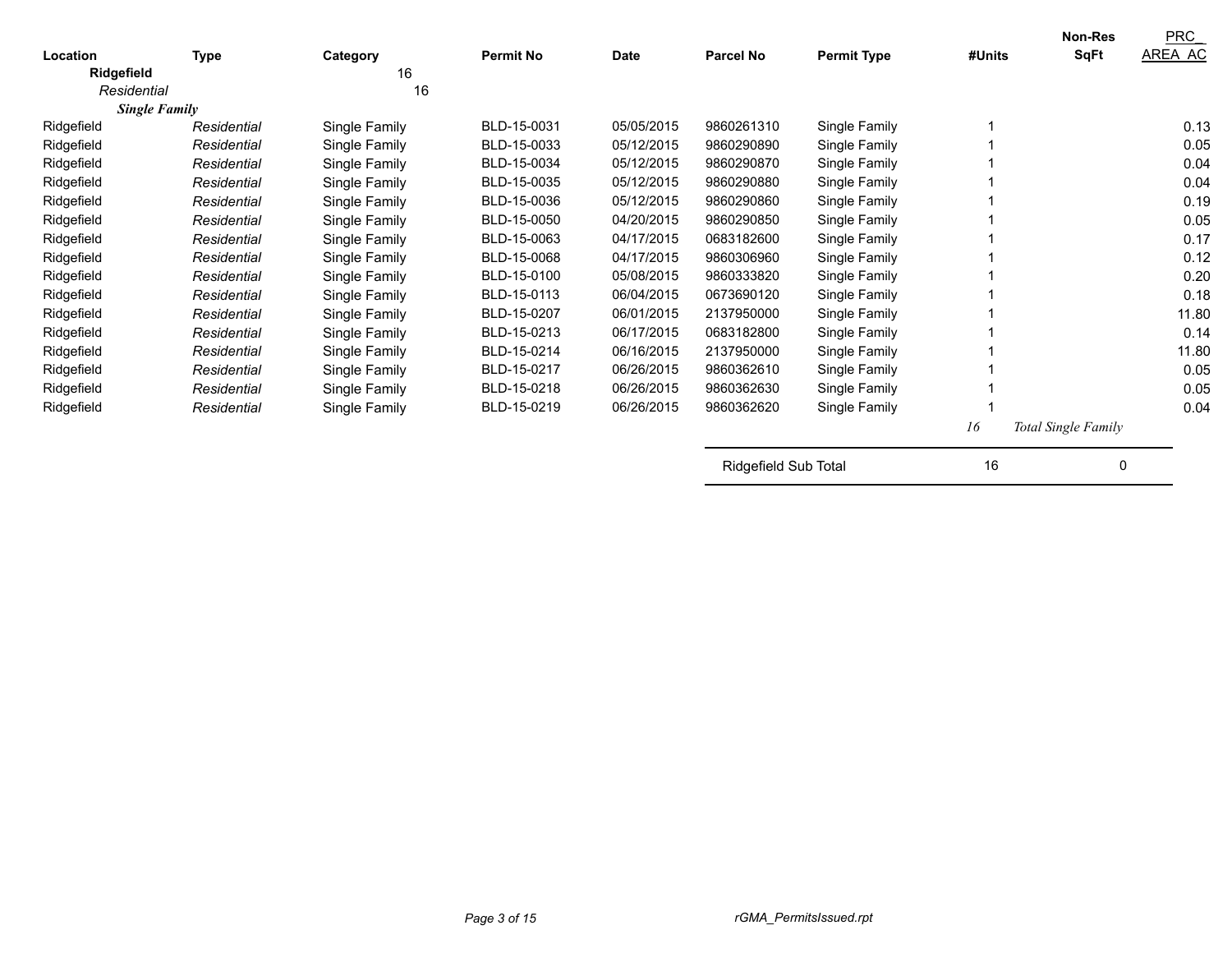|                      |                 |                         |                  |             |                  |                         |        | <b>Non-Res</b>     | <b>PRC</b>     |
|----------------------|-----------------|-------------------------|------------------|-------------|------------------|-------------------------|--------|--------------------|----------------|
| Location             | Type            | Category                | <b>Permit No</b> | <b>Date</b> | <b>Parcel No</b> | <b>Permit Type</b>      | #Units | <b>SqFt</b>        | <b>AREA AC</b> |
| <b>Vancouver</b>     |                 | 45                      |                  |             |                  |                         |        |                    |                |
| Non-Residential      |                 |                         |                  |             |                  |                         |        |                    |                |
| Vancouver            | Non-Residential | <b>Other Commercial</b> | CMI-176569       | 04/01/2015  | 1143310000       | <b>Other Commercial</b> |        |                    | 0.65<br>4,470  |
|                      |                 |                         |                  |             |                  |                         |        | 4470.00            |                |
| Residential          |                 | 44                      |                  |             |                  |                         |        |                    |                |
| <b>Multi-Family</b>  |                 |                         |                  |             |                  |                         |        |                    |                |
| Vancouver            | Residential     | Multi-Family            | CMI-176186       | 05/08/2015  | 0617800000       | Multi-Family            | 30     |                    | 0.06           |
| Vancouver            | Residential     | Multi-Family            | CMI-176384       | 04/10/2015  | 1627040000       | Multi-Family            | 3      |                    | 1.38           |
| Vancouver            | Residential     | Multi-Family            | CMI-176385       | 04/10/2015  | 1627040000       | Multi-Family            | 3      |                    | 1.38           |
| Vancouver            | Residential     | Multi-Family            | CMI-176386       | 04/10/2015  | 1627040000       | Multi-Family            | 3      |                    | 1.38           |
| Vancouver            | Residential     | Multi-Family            | CMI-176388       | 04/10/2015  | 1627040000       | Multi-Family            | 3      |                    | 1.38           |
|                      |                 |                         |                  |             |                  |                         | 42     | Total Multi-Family |                |
| <b>Single Family</b> |                 |                         |                  |             |                  |                         |        |                    |                |
| Vancouver            | Residential     | Mobile Home             | RES-179236       | 04/02/2015  | 6015240000       | Mobile Home             |        |                    | 0.00           |
| Vancouver            | Residential     | Mobile Home             | RES-182934       | 05/29/2015  | 6114000000       | Mobile Home             |        |                    | 0.00           |
| Vancouver            | Residential     | Mobile Home             | RES-182939       | 05/29/2015  | 6114000000       | Mobile Home             |        |                    | 0.00           |
| Vancouver            | Residential     | Mobile Home             | RES-184293       | 06/29/2015  | 6032460000       | Mobile Home             |        |                    | 0.00           |
| Vancouver            | Residential     | Mobile Home             | RES-184305       | 06/29/2015  | 6032460000       | Mobile Home             |        |                    | 0.00           |
| Vancouver            | Residential     | Single Family           | RES-174777       | 06/03/2015  | 1267370040       | Single Family           |        |                    | 0.29           |
| Vancouver            | Residential     | Single Family           | RES-175687       | 06/12/2015  | 1667740050       | Single Family           |        |                    | 0.94           |
| Vancouver            | Residential     | Single Family           | RES-177630       | 04/15/2015  | 0243000000       | Single Family           |        |                    | 0.11           |
| Vancouver            | Residential     | Single Family           | RES-178469       | 04/02/2015  | 1657230420       | Single Family           |        |                    | 0.05           |
| Vancouver            | Residential     | Single Family           | RES-178470       | 04/02/2015  | 1657230360       | Single Family           |        |                    | 0.05           |
| Vancouver            | Residential     | Single Family           | RES-178471       | 04/02/2015  | 1657230400       | Single Family           |        |                    | 0.04           |
| Vancouver            | Residential     | Single Family           | RES-178472       | 04/02/2015  | 1657230380       | Single Family           |        |                    | 0.04           |
| Vancouver            | Residential     | Single Family           | RES-178487       | 04/08/2015  | 1647010780       | Single Family           |        |                    | 0.27           |
| Vancouver            | Residential     | Single Family           | RES-178496       | 04/07/2015  | 1623300100       | Single Family           |        |                    | 0.14           |
| Vancouver            | Residential     | Single Family           | RES-178982       | 05/05/2015  | 1623670240       | Single Family           |        |                    | 0.09           |
| Vancouver            | Residential     | Single Family           | RES-178983       | 05/22/2015  | 1623670220       | Single Family           |        |                    | 0.09           |
| Vancouver            | Residential     | Single Family           | RES-179086       | 04/02/2015  | 0264140000       | Single Family           |        |                    | 0.10           |
| Vancouver            | Residential     | Single Family           | RES-179669       | 04/10/2015  | 1637630140       | Single Family           |        |                    | 0.05           |
| Vancouver            | Residential     | Single Family           | RES-179873       | 04/23/2015  | 9860355070       | Single Family           |        |                    | 0.06           |
| Vancouver            | Residential     | Single Family           | RES-180332       | 04/28/2015  | 1225750140       | Single Family           |        |                    | 0.19           |
| Vancouver            | Residential     | Single Family           | RES-180446       | 05/20/2015  | 1637632640       | Single Family           |        |                    | 0.04           |
| Vancouver            | Residential     | Single Family           | RES-180447       | 04/24/2015  | 1637630220       | Single Family           |        |                    | 0.05           |
| Vancouver            | Residential     | Single Family           | RES-180453       | 04/24/2015  | 1637632620       | Single Family           |        |                    | 0.04           |
| Vancouver            | Residential     | Single Family           | RES-180455       | 04/24/2015  | 1637630080       | Single Family           |        |                    | 0.05           |
| Vancouver            | Residential     | Single Family           | RES-180456       | 04/24/2015  | 1637630160       | Single Family           |        |                    | 0.04           |
| Vancouver            | Residential     | Single Family           | RES-180612       | 06/15/2015  | 1221480400       | Single Family           |        |                    | 0.32           |
| Vancouver            | Residential     | Single Family           | RES-180674       | 05/01/2015  | 9860355020       | Single Family           |        |                    | 0.05           |
| Vancouver            | Residential     | Single Family           | RES-180812       | 05/14/2015  | 1623670180       | Single Family           |        |                    | 0.10           |
| Vancouver            | Residential     | Single Family           | RES-181375       | 05/22/2015  | 1268090420       | Single Family           |        |                    | 0.10           |
| Vancouver            | Residential     | Single Family           | RES-181376       | 05/22/2015  | 1268090440       | Single Family           |        |                    | 0.08           |
| Vancouver            | Residential     | Single Family           | RES-181429       | 05/20/2015  | 1637632440       | Single Family           |        |                    | 0.04           |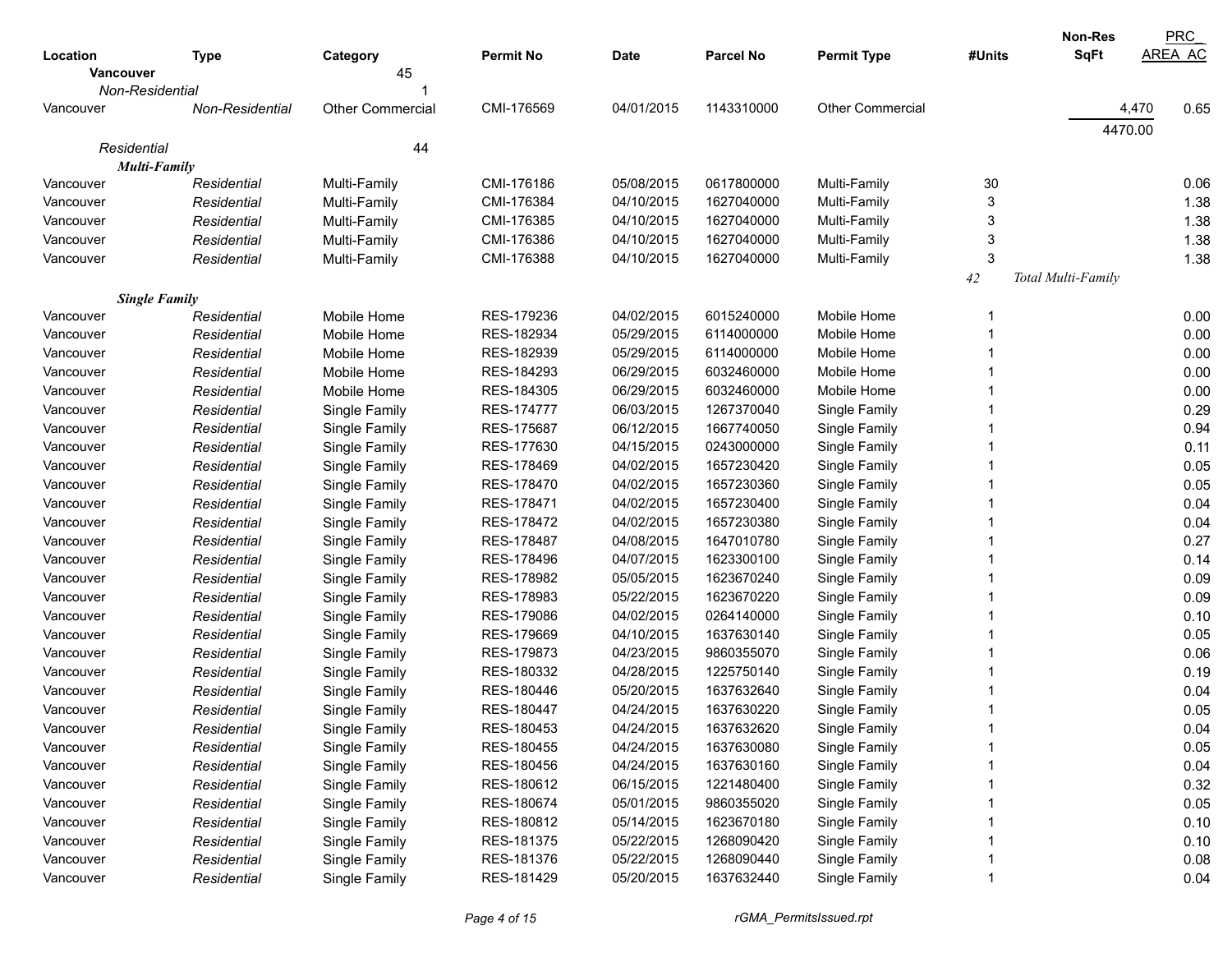|                        |                 |                          |                          |            |                     |                                |        | Non-Res             | <b>PRC</b>    |
|------------------------|-----------------|--------------------------|--------------------------|------------|---------------------|--------------------------------|--------|---------------------|---------------|
| Location               | <b>Type</b>     | Category                 | <b>Permit No</b>         | Date       | <b>Parcel No</b>    | <b>Permit Type</b>             | #Units | <b>SqFt</b>         | AREA AC       |
| Vancouver              |                 | 45                       |                          |            |                     |                                |        |                     |               |
| Residential            |                 | 44                       |                          |            |                     |                                |        |                     |               |
| <b>Single Family</b>   |                 |                          | RES-182322               | 06/04/2015 | 1623670140          |                                |        |                     | 0.09          |
| Vancouver<br>Vancouver | Residential     | Single Family            | RES-182323               | 06/04/2015 | 1623670160          | Single Family<br>Single Family |        |                     | 0.09          |
|                        | Residential     | Single Family            | RES-182372               | 06/25/2015 | 1637631560          |                                |        |                     | 0.09          |
| Vancouver              | Residential     | Single Family            | RES-182386               | 06/25/2015 | 1637631580          | Single Family                  |        |                     | 0.04          |
| Vancouver              | Residential     | Single Family            |                          | 06/18/2015 | 1268090380          | Single Family                  |        |                     | 0.19          |
| Vancouver              | Residential     | Single Family            | RES-182836               | 06/18/2015 | 1268090400          | Single Family                  |        |                     | 0.16          |
| Vancouver              | Residential     | Single Family            | RES-182837<br>RES-182960 | 06/22/2015 | 1623670200          | Single Family                  |        |                     | 0.09          |
| Vancouver              | Residential     | Single Family            | RES-183683               | 06/29/2015 | 9860352490          | Single Family                  |        |                     |               |
| Vancouver              | Residential     | Single Family            |                          |            |                     | Single Family                  |        |                     | 0.11          |
|                        |                 |                          |                          |            |                     |                                | 39     | Total Single Family |               |
|                        |                 |                          |                          |            | Vancouver Sub Total |                                | 81     | 4,470               |               |
| <b>Vancouver UGA</b>   |                 | 299                      |                          |            |                     |                                |        |                     |               |
| Non-Residential        |                 | 12                       |                          |            |                     |                                |        |                     |               |
| Vancouver UGA          | Non-Residential | <b>Commercial Retail</b> | COM2014-00434            | 05/08/2015 | 1178950900          | <b>Commercial Retail</b>       |        | 15,582              | 1.53          |
| Vancouver UGA          | Non-Residential | <b>Other Commercial</b>  | COM2014-00423            | 05/20/2015 | 1819930000          | <b>Other Commercial</b>        |        |                     | 3,160<br>2.83 |
| Vancouver UGA          | Non-Residential | <b>Other Commercial</b>  | COM2014-00424            | 05/28/2015 | 1980850000          | <b>Other Commercial</b>        |        | 10,800              | 6.96          |
| Vancouver UGA          | Non-Residential | <b>Other Commercial</b>  | COM2014-00425            | 05/28/2015 | 1980850000          | <b>Other Commercial</b>        |        | 12,555              | 6.96          |
| Vancouver UGA          | Non-Residential | <b>Other Commercial</b>  | COM2014-00426            | 05/28/2015 | 1980850000          | <b>Other Commercial</b>        |        | 11,040              | 6.96          |
| Vancouver UGA          | Non-Residential | <b>Other Commercial</b>  | COM2014-00427            | 05/28/2015 | 1980850000          | <b>Other Commercial</b>        |        | 10,080              | 6.96          |
| Vancouver UGA          | Non-Residential | <b>Other Commercial</b>  | COM2014-00428            | 05/28/2015 | 1980850000          | <b>Other Commercial</b>        |        |                     | 5,760<br>6.96 |
| Vancouver UGA          | Non-Residential | <b>Other Commercial</b>  | COM2014-00429            | 05/28/2015 | 1980850000          | <b>Other Commercial</b>        |        |                     | 8,160<br>6.96 |
| Vancouver UGA          | Non-Residential | <b>Other Commercial</b>  | COM2014-00430            | 05/28/2015 | 1980850000          | <b>Other Commercial</b>        |        |                     | 6,480<br>6.96 |
| Vancouver UGA          | Non-Residential | Other Commercial         | COM2014-00431            | 05/28/2015 | 1980850000          | <b>Other Commercial</b>        |        |                     | 6,000<br>6.96 |
| Vancouver UGA          | Non-Residential | <b>Other Commercial</b>  | COM2014-00432            | 05/28/2015 | 1980850000          | <b>Other Commercial</b>        |        |                     | 6.96<br>7,400 |
| Vancouver UGA          | Non-Residential | <b>Other Commercial</b>  | COM2015-00009            | 05/29/2015 | 1480150000          | <b>Other Commercial</b>        |        |                     | 0.83<br>4,991 |
|                        |                 |                          |                          |            |                     |                                |        | 102008.00           |               |
| Residential            |                 | 287                      |                          |            |                     |                                |        |                     |               |
| <b>Multi-Family</b>    |                 |                          |                          |            |                     |                                |        |                     |               |
| Vancouver UGA          | Residential     | Multi-Family             | MFR2014-00018            | 06/04/2015 | 1819920000          | Multi-Family                   | 24     |                     | 0.48          |
| Vancouver UGA          | Residential     | Multi-Family             | MFR2014-00019            | 05/20/2015 | 1819110000          | Multi-Family                   | 24     |                     | 1.59          |
| Vancouver UGA          | Residential     | Multi-Family             | MFR2014-00020            | 05/20/2015 | 1819930000          | Multi-Family                   | 24     |                     | 2.83          |
| Vancouver UGA          | Residential     | Multi-Family             | MFR2014-00021            | 05/20/2015 | 1819930000          | Multi-Family                   | 24     |                     | 2.83          |
| Vancouver UGA          | Residential     | Multi-Family             | MFR2014-00022            | 05/20/2015 | 1819110000          | Multi-Family                   | 13     |                     | 1.59          |
| Vancouver UGA          | Residential     | Multi-Family             | SFR2015-00355            | 05/13/2015 | 9860358610          | Multi-Family                   |        |                     | 0.12          |
| Vancouver UGA          | Residential     | Multi-Family             | SFR2015-00360            | 06/05/2015 | 9860358520          | Multi-Family                   |        |                     | 0.09          |
| Vancouver UGA          | Residential     | Multi-Family             | SFR2015-00361            | 06/05/2015 | 9860358530          | Multi-Family                   |        |                     | 0.09          |
| Vancouver UGA          | Residential     | Multi-Family             | SFR2015-00363            | 05/13/2015 | 9860358600          | Multi-Family                   |        |                     | 0.08          |
| Vancouver UGA          | Residential     | Multi-Family             | SFR2015-00365            | 05/20/2015 | 9860358740          | Multi-Family                   |        |                     | 0.10          |
| Vancouver UGA          | Residential     | Multi-Family             | SFR2015-00369            | 05/20/2015 | 9860358730          | Multi-Family                   |        |                     | 0.09          |
| Vancouver UGA          | Residential     | Multi-Family             | SFR2015-00382            | 06/05/2015 | 9860361270          | Multi-Family                   |        |                     | 0.07          |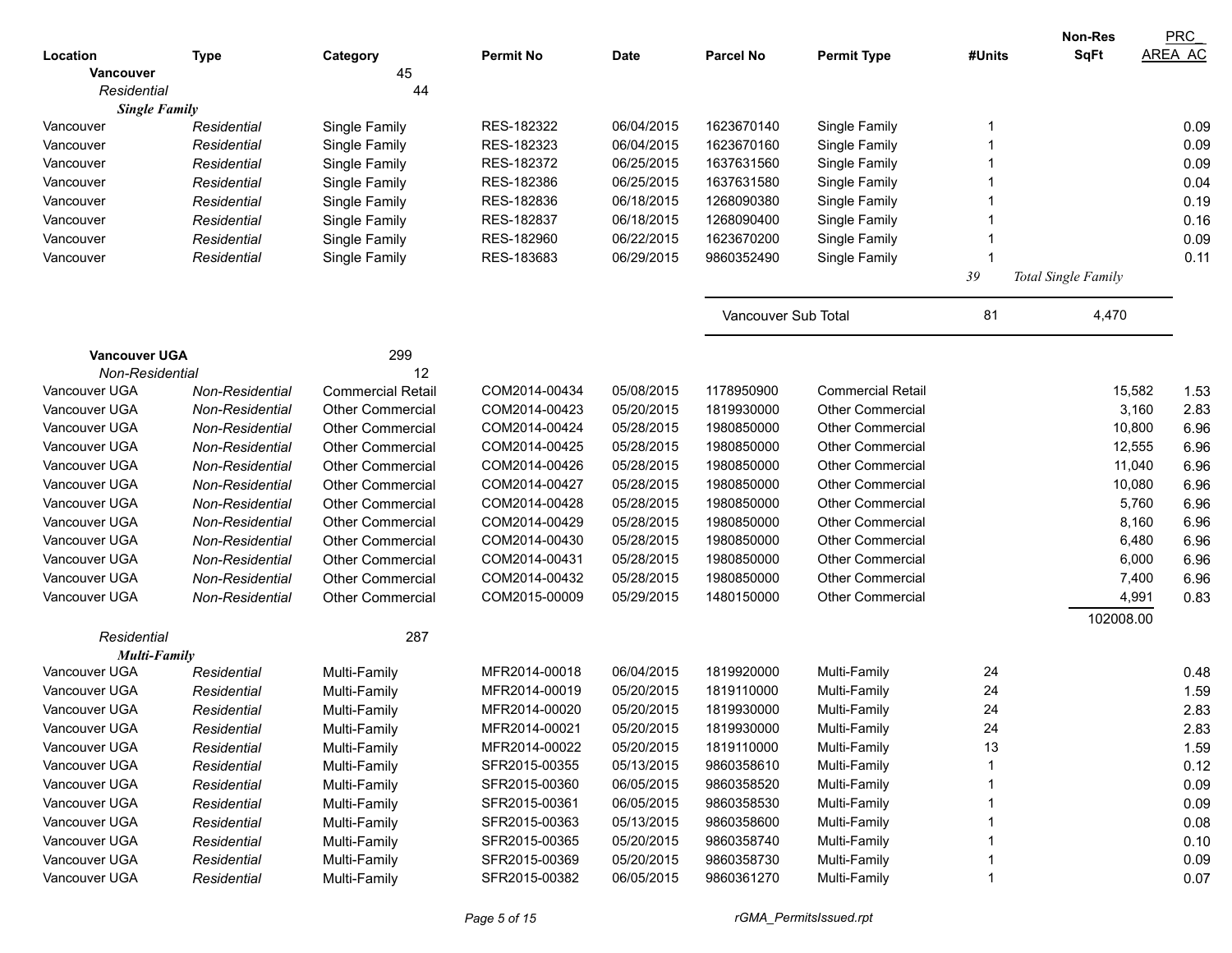|                      |             |               |                  |            |                  |                    |        | <b>Non-Res</b>     | PRC            |
|----------------------|-------------|---------------|------------------|------------|------------------|--------------------|--------|--------------------|----------------|
| Location             | Type        | Category      | <b>Permit No</b> | Date       | <b>Parcel No</b> | <b>Permit Type</b> | #Units | <b>SqFt</b>        | <b>AREA AC</b> |
| <b>Vancouver UGA</b> |             | 299           |                  |            |                  |                    |        |                    |                |
| Residential          |             | 287           |                  |            |                  |                    |        |                    |                |
| Multi-Family         |             |               |                  |            |                  |                    |        |                    |                |
| Vancouver UGA        | Residential | Multi-Family  | SFR2015-00441    | 06/05/2015 | 9860361320       | Multi-Family       |        |                    | 0.04           |
| Vancouver UGA        | Residential | Multi-Family  | SFR2015-00442    | 06/05/2015 | 9860361310       | Multi-Family       |        |                    | 0.04           |
| Vancouver UGA        | Residential | Multi-Family  | SFR2015-00443    | 06/05/2015 | 9860361330       | Multi-Family       |        |                    | 0.04           |
| Vancouver UGA        | Residential | Multi-Family  | SFR2015-00444    | 06/05/2015 | 9860361300       | Multi-Family       |        |                    | 0.04           |
| Vancouver UGA        | Residential | Multi-Family  | SFR2015-00554    | 06/16/2015 | 9860361520       | Multi-Family       |        |                    | 0.04           |
| Vancouver UGA        | Residential | Multi-Family  | SFR2015-00555    | 06/16/2015 | 9860361510       | Multi-Family       |        |                    | 0.04           |
| Vancouver UGA        | Residential | Multi-Family  | SFR2015-00556    | 06/16/2015 | 9860361500       | Multi-Family       |        |                    | 0.04           |
| Vancouver UGA        | Residential | Multi-Family  | SFR2015-00557    | 06/16/2015 | 9860361490       | Multi-Family       |        |                    | 0.04           |
| Vancouver UGA        | Residential | Multi-Family  | SFR2015-00561    | 06/18/2015 | 9860362050       | Multi-Family       |        |                    | 0.04           |
| Vancouver UGA        | Residential | Multi-Family  | SFR2015-00562    | 06/18/2015 | 9860362030       | Multi-Family       |        |                    | 0.04           |
| Vancouver UGA        | Residential | Multi-Family  | SFR2015-00563    | 06/18/2015 | 9860362040       | Multi-Family       |        |                    | 0.04           |
| Vancouver UGA        | Residential | Multi-Family  | SFR2015-00568    | 06/18/2015 | 9860361380       | Multi-Family       |        |                    | 0.06           |
| Vancouver UGA        | Residential | Multi-Family  | SFR2015-00573    | 06/18/2015 | 9860361360       | Multi-Family       |        |                    | 0.05           |
| Vancouver UGA        | Residential | Multi-Family  | SFR2015-00575    | 06/18/2015 | 9860361370       | Multi-Family       |        |                    | 0.05           |
|                      |             |               |                  |            |                  |                    | 130    | Total Multi-Family |                |
| <b>Single Family</b> |             |               |                  |            |                  |                    |        |                    |                |
| Vancouver UGA        | Residential | Single Family | SFR2012-00421    | 06/15/2015 | 1542240020       | Single Family      |        |                    | 0.12           |
| Vancouver UGA        | Residential | Single Family | SFR2012-00676    | 05/08/2015 | 0999400000       | Single Family      |        |                    | 0.44           |
| Vancouver UGA        | Residential | Single Family | SFR2014-00832    | 04/13/2015 | 9860318620       | Single Family      |        |                    | 0.29           |
| Vancouver UGA        | Residential | Single Family | SFR2014-00998    | 05/28/2015 | 9860330860       | Single Family      |        |                    | 0.14           |
| Vancouver UGA        | Residential | Single Family | SFR2015-00054    | 04/30/2015 | 9860336560       | Single Family      |        |                    | 0.16           |
| Vancouver UGA        | Residential | Single Family | SFR2015-00058    | 04/30/2015 | 9860336730       | Single Family      |        |                    | 0.15           |
| Vancouver UGA        | Residential | Single Family | SFR2015-00059    | 04/30/2015 | 9860336750       | Single Family      |        |                    | 0.11           |
| Vancouver UGA        | Residential | Single Family | SFR2015-00079    | 05/27/2015 | 9860331930       | Single Family      |        |                    | 0.17           |
| Vancouver UGA        | Residential | Single Family | SFR2015-00080    | 05/27/2015 | 9860331940       | Single Family      |        |                    | 0.09           |
| Vancouver UGA        | Residential | Single Family | SFR2015-00082    | 04/30/2015 | 9860336740       | Single Family      |        |                    | 0.12           |
| Vancouver UGA        | Residential | Single Family | SFR2015-00083    | 04/30/2015 | 9860336570       | Single Family      |        |                    | 0.16           |
| Vancouver UGA        | Residential | Single Family | SFR2015-00085    | 05/27/2015 | 9860331950       | Single Family      |        |                    | 0.09           |
| Vancouver UGA        | Residential | Single Family | SFR2015-00093    | 04/03/2015 | 9860283000       | Single Family      |        |                    | 0.15           |
| Vancouver UGA        | Residential | Single Family | SFR2015-00096    | 05/28/2015 | 9860330850       | Single Family      |        |                    | 0.14           |
| Vancouver UGA        | Residential | Single Family | SFR2015-00111    | 04/03/2015 | 9860347370       | Single Family      |        |                    | 0.18           |
| Vancouver UGA        | Residential | Single Family | SFR2015-00113    | 04/10/2015 | 9860347360       | Single Family      |        |                    | 0.23           |
| Vancouver UGA        | Residential | Single Family | SFR2015-00118    | 04/10/2015 | 9860329420       | Single Family      |        |                    | 0.26           |
| Vancouver UGA        | Residential | Single Family | SFR2015-00127    | 04/03/2015 | 2005380000       | Single Family      |        |                    | 20.00          |
| Vancouver UGA        | Residential | Single Family | SFR2015-00129    | 05/08/2015 | 9860341340       | Single Family      |        |                    | 0.06           |
| Vancouver UGA        | Residential | Single Family | SFR2015-00163    | 04/22/2015 | 1721390150       | Single Family      |        |                    | 1.43           |
| Vancouver UGA        | Residential | Single Family | SFR2015-00174    | 05/14/2015 | 0995350500       | Single Family      |        |                    | 0.13           |
| Vancouver UGA        | Residential | Single Family | SFR2015-00195    | 04/03/2015 | 9860341280       | Single Family      |        |                    | 0.06           |
| Vancouver UGA        | Residential | Single Family | SFR2015-00196    | 04/03/2015 | 9860341270       | Single Family      |        |                    | 0.06           |
| Vancouver UGA        | Residential | Single Family | SFR2015-00197    | 04/03/2015 | 9860302530       | Single Family      |        |                    | 0.09           |
| Vancouver UGA        | Residential | Single Family | SFR2015-00198    | 04/03/2015 | 9860302540       | Single Family      |        |                    | 0.14           |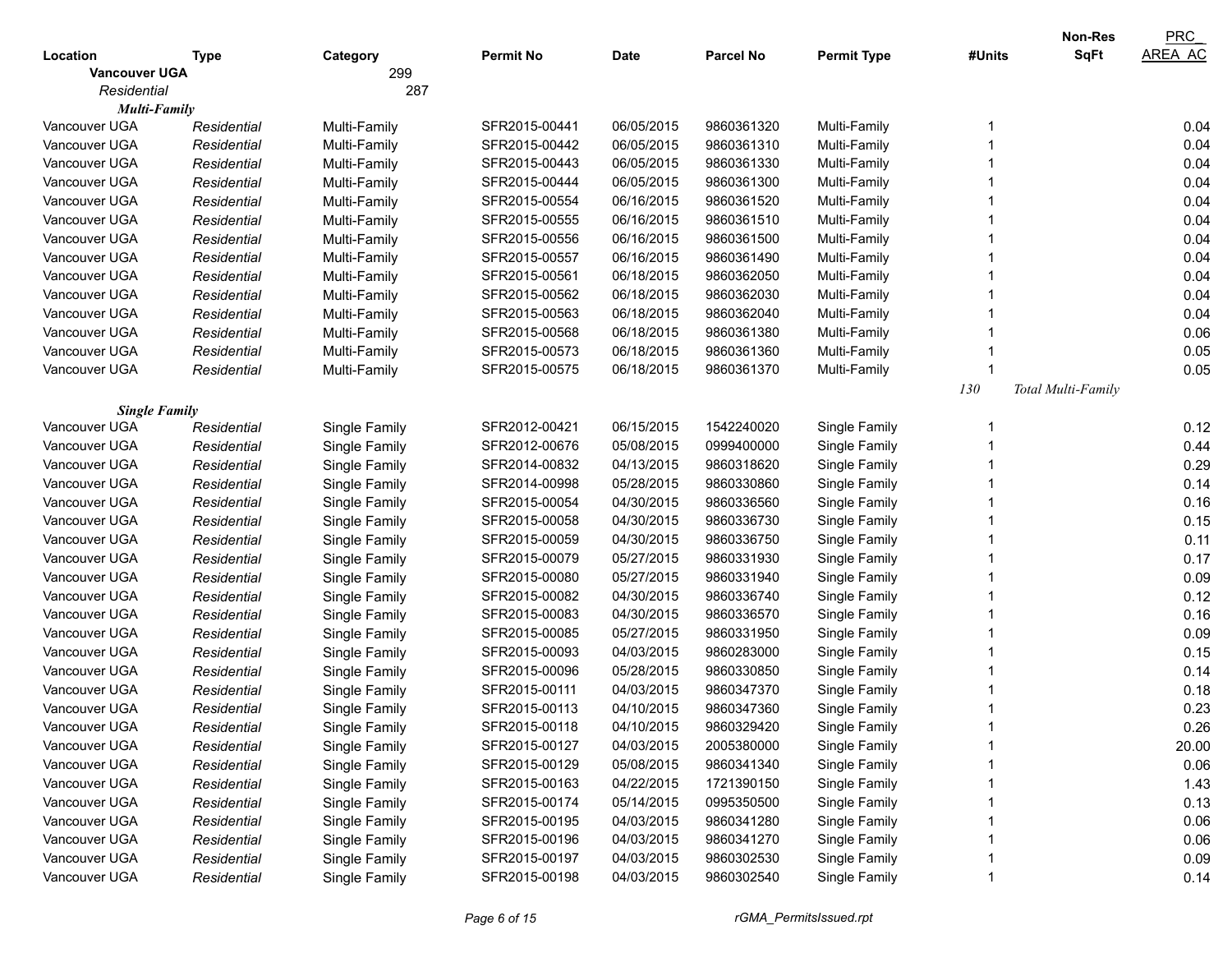|                      |             |               |                  |             |                  |                    |        | Non-Res     | PRC            |
|----------------------|-------------|---------------|------------------|-------------|------------------|--------------------|--------|-------------|----------------|
| Location             | <b>Type</b> | Category      | <b>Permit No</b> | <b>Date</b> | <b>Parcel No</b> | <b>Permit Type</b> | #Units | <b>SqFt</b> | <b>AREA AC</b> |
| <b>Vancouver UGA</b> |             | 299           |                  |             |                  |                    |        |             |                |
| Residential          |             | 287           |                  |             |                  |                    |        |             |                |
| <b>Single Family</b> |             |               |                  |             |                  |                    |        |             |                |
| Vancouver UGA        | Residential | Single Family | SFR2015-00207    | 04/09/2015  | 9860311270       | Single Family      |        |             | 0.12           |
| Vancouver UGA        | Residential | Single Family | SFR2015-00209    | 04/30/2015  | 9860356090       | Single Family      |        |             | 0.31           |
| Vancouver UGA        | Residential | Single Family | SFR2015-00213    | 06/02/2015  | 9860317130       | Single Family      |        |             | 0.09           |
| Vancouver UGA        | Residential | Single Family | SFR2015-00220    | 04/03/2015  | 9860350500       | Single Family      |        |             | 0.09           |
| Vancouver UGA        | Residential | Single Family | SFR2015-00222    | 05/26/2015  | 1000020000       | Single Family      |        |             | 0.36           |
| Vancouver UGA        | Residential | Single Family | SFR2015-00226    | 04/07/2015  | 9860279100       | Single Family      |        |             | 0.19           |
| Vancouver UGA        | Residential | Single Family | SFR2015-00227    | 04/07/2015  | 9860279090       | Single Family      |        |             | 0.20           |
| Vancouver UGA        | Residential | Single Family | SFR2015-00231    | 04/06/2015  | 9860341970       | Single Family      |        |             | 0.24           |
| Vancouver UGA        | Residential | Single Family | SFR2015-00232    | 05/28/2015  | 9860317160       | Single Family      |        |             | 0.09           |
| Vancouver UGA        | Residential | Single Family | SFR2015-00233    | 04/10/2015  | 9860317140       | Single Family      |        |             | 0.09           |
| Vancouver UGA        | Residential | Single Family | SFR2015-00236    | 06/02/2015  | 9860356120       | Single Family      |        |             | 0.25           |
| Vancouver UGA        | Residential | Single Family | SFR2015-00238    | 04/08/2015  | 9860331610       | Single Family      |        |             | 0.16           |
| Vancouver UGA        | Residential | Single Family | SFR2015-00239    | 04/13/2015  | 9860354400       | Single Family      |        |             | 0.24           |
| Vancouver UGA        | Residential | Single Family | SFR2015-00240    | 04/30/2015  | 9860344360       | Single Family      |        |             | 0.18           |
| Vancouver UGA        | Residential | Single Family | SFR2015-00241    | 04/07/2015  | 9860310760       | Single Family      |        |             | 0.26           |
| Vancouver UGA        | Residential | Single Family | SFR2015-00243    | 04/30/2015  | 9860279110       | Single Family      |        |             | 0.21           |
| Vancouver UGA        | Residential | Single Family | SFR2015-00245    | 04/07/2015  | 9860326600       | Single Family      |        |             | 0.12           |
| Vancouver UGA        | Residential | Single Family | SFR2015-00246    | 05/01/2015  | 9860302260       | Single Family      |        |             | 0.09           |
| Vancouver UGA        | Residential | Single Family | SFR2015-00247    | 04/14/2015  | 9860344340       | Single Family      |        |             | 0.17           |
| Vancouver UGA        | Residential | Single Family | SFR2015-00249    | 04/14/2015  | 9860350990       | Single Family      |        |             | 0.17           |
| Vancouver UGA        | Residential | Single Family | SFR2015-00251    | 05/08/2015  | 9860320180       | Single Family      |        |             | 0.20           |
| Vancouver UGA        | Residential | Single Family | SFR2015-00252    | 06/23/2015  | 9860331100       | Single Family      |        |             | 0.12           |
| Vancouver UGA        | Residential | Single Family | SFR2015-00253    | 05/19/2015  | 1570650000       | Single Family      |        |             | 0.60           |
| Vancouver UGA        | Residential | Single Family | SFR2015-00256    | 04/14/2015  | 9860344570       | Single Family      |        |             | 0.20           |
| Vancouver UGA        | Residential | Single Family | SFR2015-00257    | 04/13/2015  | 9860330990       | Single Family      |        |             | 0.15           |
| Vancouver UGA        | Residential | Single Family | SFR2015-00258    | 04/15/2015  | 9860357370       | Single Family      |        |             | 0.13           |
| Vancouver UGA        | Residential | Single Family | SFR2015-00259    | 04/15/2015  | 9860329910       | Single Family      |        |             | 0.19           |
| Vancouver UGA        | Residential | Single Family | SFR2015-00260    | 04/16/2015  | 1181410320       | Single Family      |        |             | 0.07           |
| Vancouver UGA        | Residential | Single Family | SFR2015-00261    | 04/14/2015  | 9860326840       | Single Family      |        |             | 0.16           |
| Vancouver UGA        | Residential | Single Family | SFR2015-00263    | 04/23/2015  | 9860344350       | Single Family      |        |             | 0.17           |
| Vancouver UGA        | Residential | Single Family | SFR2015-00264    | 04/23/2015  | 9860326460       | Single Family      |        |             | 0.16           |
| Vancouver UGA        | Residential | Single Family | SFR2015-00265    | 04/23/2015  | 9860344160       | Single Family      |        |             | 0.18           |
| Vancouver UGA        | Residential | Single Family | SFR2015-00267    | 04/23/2015  | 9860325430       | Single Family      |        |             | 0.16           |
| Vancouver UGA        | Residential | Single Family | SFR2015-00269    | 06/18/2015  | 1812780000       | Single Family      |        |             | 7.06           |
| Vancouver UGA        | Residential | Single Family | SFR2015-00270    | 05/08/2015  | 9860320500       | Single Family      |        |             | 0.16           |
| Vancouver UGA        | Residential | Single Family | SFR2015-00271    | 05/01/2015  | 9860302470       | Single Family      |        |             | 0.09           |
| Vancouver UGA        | Residential | Single Family | SFR2015-00272    | 05/01/2015  | 9860302480       | Single Family      |        |             | 0.08           |
| Vancouver UGA        | Residential | Single Family | SFR2015-00273    | 05/01/2015  | 9860302490       | Single Family      |        |             | 0.08           |
| Vancouver UGA        | Residential | Single Family | SFR2015-00274    | 04/23/2015  | 1897590120       | Single Family      |        |             | 0.12           |
| Vancouver UGA        | Residential | Single Family | SFR2015-00275    | 05/01/2015  | 9860302250       | Single Family      |        |             | 0.09           |
| Vancouver UGA        | Residential | Single Family | SFR2015-00276    | 04/27/2015  | 9860332610       | Single Family      |        |             | 0.12           |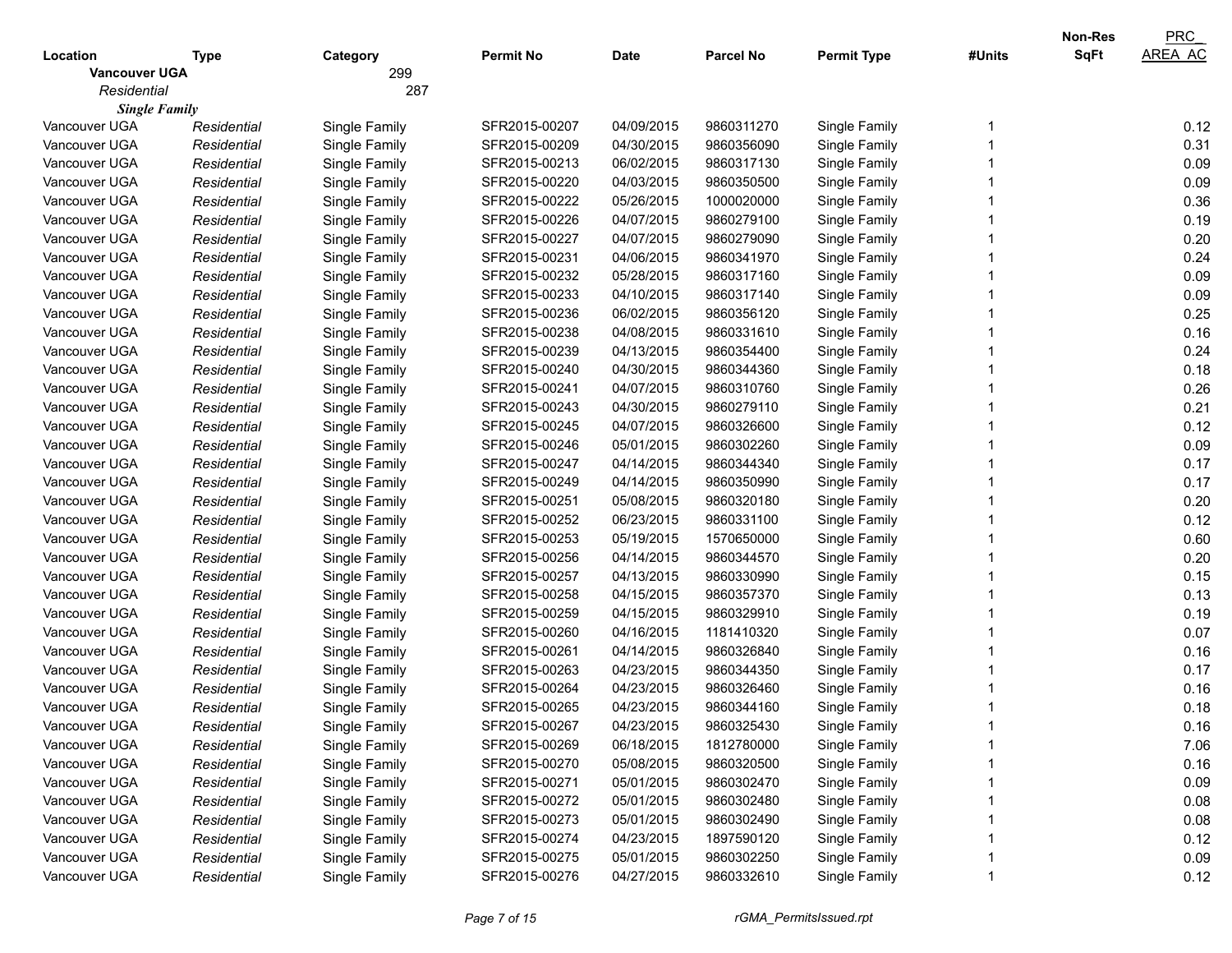|                      |             |               |                  |             |                  |                    |        | <b>Non-Res</b> | PRC            |
|----------------------|-------------|---------------|------------------|-------------|------------------|--------------------|--------|----------------|----------------|
| Location             | Type        | Category      | <b>Permit No</b> | <b>Date</b> | <b>Parcel No</b> | <b>Permit Type</b> | #Units | <b>SqFt</b>    | <b>AREA AC</b> |
| <b>Vancouver UGA</b> |             | 299           |                  |             |                  |                    |        |                |                |
| Residential          |             | 287           |                  |             |                  |                    |        |                |                |
| <b>Single Family</b> |             |               |                  |             |                  |                    |        |                |                |
| Vancouver UGA        | Residential | Single Family | SFR2015-00277    | 06/19/2015  | 9860356110       | Single Family      |        |                | 0.25           |
| Vancouver UGA        | Residential | Single Family | SFR2015-00279    | 05/05/2015  | 9860347430       | Single Family      |        |                | 0.17           |
| Vancouver UGA        | Residential | Single Family | SFR2015-00280    | 04/23/2015  | 1042800040       | Single Family      |        |                | 0.14           |
| Vancouver UGA        | Residential | Single Family | SFR2015-00281    | 05/05/2015  | 9860347440       | Single Family      |        |                | 0.18           |
| Vancouver UGA        | Residential | Single Family | SFR2015-00283    | 04/23/2015  | 9860327170       | Single Family      |        |                | 0.09           |
| Vancouver UGA        | Residential | Single Family | SFR2015-00284    | 04/23/2015  | 9860327190       | Single Family      |        |                | 0.12           |
| Vancouver UGA        | Residential | Single Family | SFR2015-00287    | 05/14/2015  | 1833060000       | Single Family      |        |                | 0.46           |
| Vancouver UGA        | Residential | Single Family | SFR2015-00288    | 06/09/2015  | 9860356070       | Single Family      |        |                | 0.28           |
| Vancouver UGA        | Residential | Single Family | SFR2015-00289    | 05/05/2015  | 9860347270       | Single Family      |        |                | 0.17           |
| Vancouver UGA        | Residential | Single Family | SFR2015-00290    | 05/01/2015  | 9860325480       | Single Family      |        |                | 0.20           |
| Vancouver UGA        | Residential | Single Family | SFR2015-00291    | 05/14/2015  | 9860350210       | Single Family      |        |                | 0.13           |
| Vancouver UGA        | Residential | Single Family | SFR2015-00292    | 05/14/2015  | 9860350320       | Single Family      |        |                | 0.10           |
| Vancouver UGA        | Residential | Single Family | SFR2015-00293    | 04/13/2015  | 9860354390       | Single Family      |        |                | 0.23           |
| Vancouver UGA        | Residential | Single Family | SFR2015-00294    | 04/30/2015  | 9860347740       | Single Family      |        |                | 0.21           |
| Vancouver UGA        | Residential | Single Family | SFR2015-00295    | 05/14/2015  | 9860347510       | Single Family      |        |                | 0.18           |
| Vancouver UGA        | Residential | Single Family | SFR2015-00297    | 04/29/2015  | 9860320320       | Single Family      |        |                | 0.21           |
| Vancouver UGA        | Residential | Single Family | SFR2015-00298    | 04/30/2015  | 1042800020       | Single Family      |        |                | 0.13           |
| Vancouver UGA        | Residential | Single Family | SFR2015-00301    | 04/28/2015  | 9860360320       | Single Family      |        |                | 0.15           |
| Vancouver UGA        | Residential | Single Family | SFR2015-00302    | 05/08/2015  | 9860320250       | Single Family      |        |                | 0.16           |
| Vancouver UGA        | Residential | Single Family | SFR2015-00303    | 05/12/2015  | 9860344110       | Single Family      |        |                | 0.17           |
| Vancouver UGA        | Residential | Single Family | SFR2015-00304    | 04/21/2015  | 9860354370       | Single Family      |        |                | 0.29           |
| Vancouver UGA        | Residential | Single Family | SFR2015-00305    | 05/07/2015  | 9860310800       | Single Family      |        |                | 0.20           |
| Vancouver UGA        | Residential | Single Family | SFR2015-00306    | 05/04/2015  | 9860326700       | Single Family      |        |                | 0.18           |
| Vancouver UGA        | Residential | Single Family | SFR2015-00307    | 05/07/2015  | 9860310790       | Single Family      |        |                | 0.20           |
| Vancouver UGA        | Residential | Single Family | SFR2015-00308    | 04/21/2015  | 9860354360       | Single Family      |        |                | 0.25           |
| Vancouver UGA        | Residential | Single Family | SFR2015-00309    | 04/28/2015  | 9860360350       | Single Family      |        |                | 0.15           |
| Vancouver UGA        | Residential | Single Family | SFR2015-00310    | 04/28/2015  | 9860360180       | Single Family      |        |                | 0.23           |
| Vancouver UGA        | Residential | Single Family | SFR2015-00313    | 04/28/2015  | 9860360170       | Single Family      |        |                | 0.23           |
| Vancouver UGA        | Residential | Single Family | SFR2015-00314    | 05/14/2015  | 9860350530       | Single Family      |        |                | 0.09           |
| Vancouver UGA        | Residential | Single Family | SFR2015-00315    | 05/14/2015  | 9860350520       | Single Family      |        |                | 0.09           |
| Vancouver UGA        | Residential | Single Family | SFR2015-00316    | 05/14/2015  | 9860350200       | Single Family      |        |                | 0.11           |
| Vancouver UGA        | Residential | Single Family | SFR2015-00317    | 05/14/2015  | 9860350510       | Single Family      |        |                | 0.09           |
| Vancouver UGA        | Residential | Single Family | SFR2015-00318    | 05/28/2015  | 9860331090       | Single Family      |        |                | 0.12           |
| Vancouver UGA        | Residential | Single Family | SFR2015-00320    | 05/20/2015  | 1721240000       | Single Family      |        |                | 0.71           |
| Vancouver UGA        | Residential | Single Family | SFR2015-00321    | 05/05/2015  | 9860358300       | Single Family      |        |                | 0.13           |
| Vancouver UGA        | Residential | Single Family | SFR2015-00322    | 05/29/2015  | 9860357990       | Single Family      |        |                | 0.16           |
| Vancouver UGA        | Residential | Single Family | SFR2015-00323    | 05/08/2015  | 9860325660       | Single Family      |        |                | 0.22           |
| Vancouver UGA        | Residential | Single Family | SFR2015-00324    | 05/05/2015  | 9860326790       | Single Family      |        |                | 0.15           |
| Vancouver UGA        | Residential | Single Family | SFR2015-00325    | 05/11/2015  | 9860347590       | Single Family      |        |                | 0.17           |
| Vancouver UGA        | Residential | Single Family | SFR2015-00326    | 05/29/2015  | 9860357840       | Single Family      |        |                | 0.13           |
| Vancouver UGA        | Residential | Single Family | SFR2015-00327    | 05/05/2015  | 9860358310       | Single Family      |        |                | 0.12           |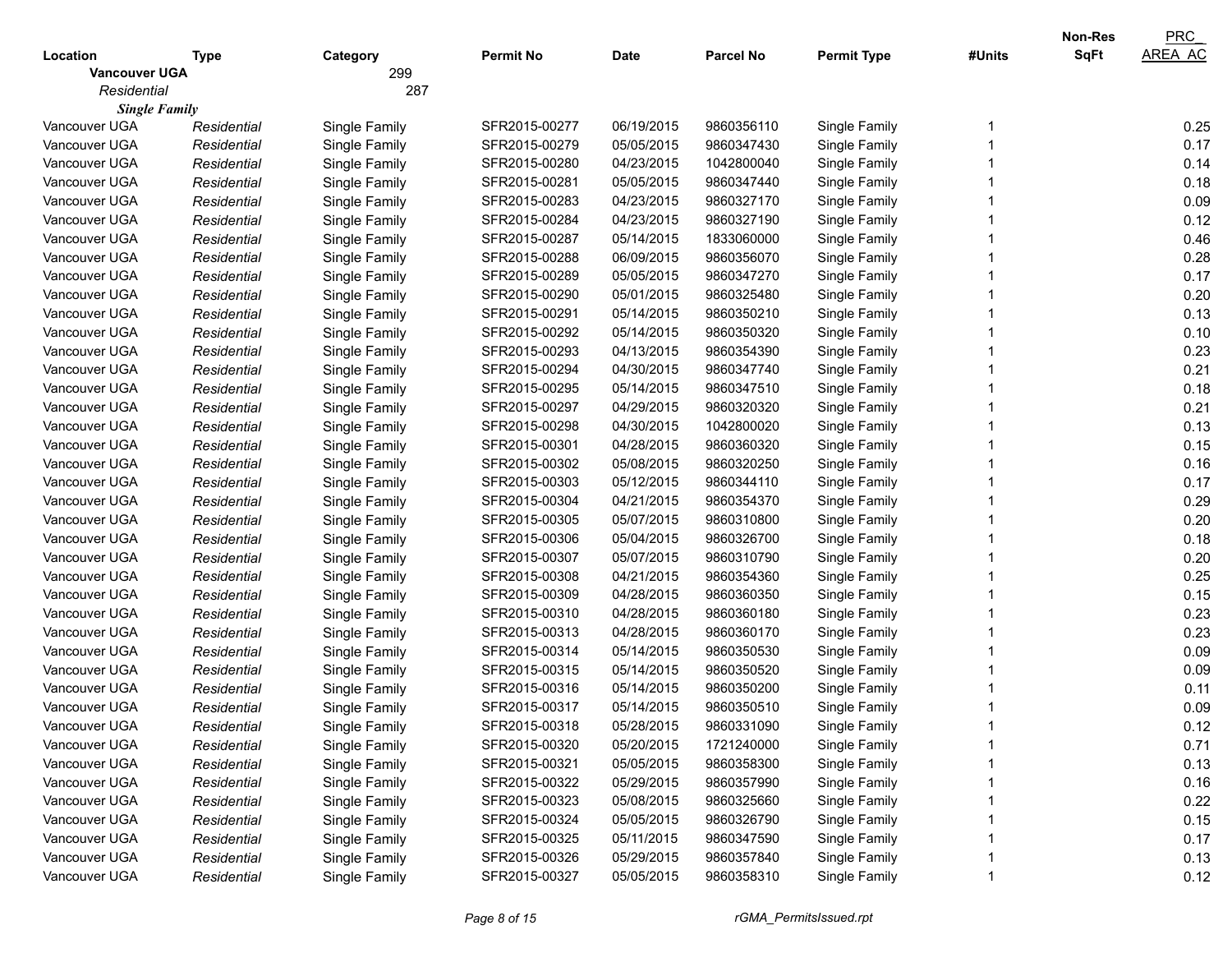| <b>SqFt</b><br><b>Parcel No</b><br>Location<br><b>Permit No</b><br><b>Date</b><br><b>Permit Type</b><br>#Units<br>Type<br>Category<br>299<br><b>Vancouver UGA</b><br>Residential<br>287<br><b>Single Family</b><br>Vancouver UGA<br>Single Family<br>SFR2015-00328<br>05/05/2015<br>9860358320<br>Single Family<br>Residential<br>Vancouver UGA<br>SFR2015-00329<br>05/05/2015<br>9860350960<br>Single Family<br>Residential<br>Single Family | <b>AREA AC</b><br>0.12<br>0.17<br>0.24<br>0.27<br>0.18<br>0.17<br>0.13 |
|-----------------------------------------------------------------------------------------------------------------------------------------------------------------------------------------------------------------------------------------------------------------------------------------------------------------------------------------------------------------------------------------------------------------------------------------------|------------------------------------------------------------------------|
|                                                                                                                                                                                                                                                                                                                                                                                                                                               |                                                                        |
|                                                                                                                                                                                                                                                                                                                                                                                                                                               |                                                                        |
|                                                                                                                                                                                                                                                                                                                                                                                                                                               |                                                                        |
|                                                                                                                                                                                                                                                                                                                                                                                                                                               |                                                                        |
|                                                                                                                                                                                                                                                                                                                                                                                                                                               |                                                                        |
|                                                                                                                                                                                                                                                                                                                                                                                                                                               |                                                                        |
| Vancouver UGA<br>Residential<br>Single Family<br>SFR2015-00330<br>05/15/2015<br>9860329220<br>Single Family                                                                                                                                                                                                                                                                                                                                   |                                                                        |
| Vancouver UGA<br>Residential<br>Single Family<br>SFR2015-00332<br>05/04/2015<br>9860329130<br>Single Family                                                                                                                                                                                                                                                                                                                                   |                                                                        |
| 05/22/2015<br>Vancouver UGA<br>Residential<br>Single Family<br>SFR2015-00334<br>9860347800<br>Single Family                                                                                                                                                                                                                                                                                                                                   |                                                                        |
| 05/22/2015<br>Vancouver UGA<br>Residential<br>Single Family<br>SFR2015-00335<br>9860347790<br>Single Family                                                                                                                                                                                                                                                                                                                                   |                                                                        |
| 05/19/2015<br>Vancouver UGA<br>Residential<br>Single Family<br>SFR2015-00338<br>9860358180<br>Single Family                                                                                                                                                                                                                                                                                                                                   |                                                                        |
| Vancouver UGA<br>Residential<br>Single Family<br>SFR2015-00339<br>05/07/2015<br>0995350920<br>Single Family                                                                                                                                                                                                                                                                                                                                   | 0.14                                                                   |
| Vancouver UGA<br>SFR2015-00340<br>05/12/2015<br>9860332460<br>Single Family<br>Residential<br>Single Family                                                                                                                                                                                                                                                                                                                                   | 0.14                                                                   |
| Vancouver UGA<br>SFR2015-00342<br>05/11/2015<br>9860357480<br>Single Family<br>Residential<br>Single Family                                                                                                                                                                                                                                                                                                                                   | 0.13                                                                   |
| Vancouver UGA<br>Residential<br>Single Family<br>SFR2015-00343<br>05/11/2015<br>9860357490<br>Single Family                                                                                                                                                                                                                                                                                                                                   | 0.12                                                                   |
| Vancouver UGA<br>Residential<br>Single Family<br>SFR2015-00344<br>05/28/2015<br>9860359640<br>Single Family                                                                                                                                                                                                                                                                                                                                   | 0.24                                                                   |
| 05/18/2015<br>Vancouver UGA<br>Residential<br>Single Family<br>SFR2015-00346<br>9860327440<br>Single Family                                                                                                                                                                                                                                                                                                                                   | 0.14                                                                   |
| 06/04/2015<br>Vancouver UGA<br>Residential<br>Single Family<br>SFR2015-00347<br>9860300080<br>Single Family                                                                                                                                                                                                                                                                                                                                   | 0.10                                                                   |
| 05/13/2015<br>Vancouver UGA<br>Residential<br>Single Family<br>SFR2015-00348<br>9860330970<br>Single Family                                                                                                                                                                                                                                                                                                                                   | 0.11                                                                   |
| 05/11/2015<br>Vancouver UGA<br>Residential<br>Single Family<br>SFR2015-00349<br>9860331000<br>Single Family                                                                                                                                                                                                                                                                                                                                   | 0.16                                                                   |
| Vancouver UGA<br>SFR2015-00350<br>05/14/2015<br>9860332020<br>Single Family<br>Residential<br>Single Family                                                                                                                                                                                                                                                                                                                                   | 0.10                                                                   |
| 05/12/2015<br>Vancouver UGA<br>Residential<br>Single Family<br>SFR2015-00351<br>9860344260<br>Single Family                                                                                                                                                                                                                                                                                                                                   | 0.18                                                                   |
| 04/29/2015<br>Vancouver UGA<br>Residential<br>Single Family<br>SFR2015-00353<br>9860354380<br>Single Family                                                                                                                                                                                                                                                                                                                                   | 0.23                                                                   |
| 05/18/2015<br>Vancouver UGA<br>Residential<br>Single Family<br>SFR2015-00357<br>9860331600<br>Single Family                                                                                                                                                                                                                                                                                                                                   | 0.15                                                                   |
| 05/18/2015<br>Vancouver UGA<br>Residential<br>Single Family<br>SFR2015-00358<br>9860331630<br>Single Family                                                                                                                                                                                                                                                                                                                                   | 0.15                                                                   |
| 05/18/2015<br>Vancouver UGA<br>Residential<br>Single Family<br>SFR2015-00359<br>9860331590<br>Single Family                                                                                                                                                                                                                                                                                                                                   | 0.15                                                                   |
| 05/20/2015<br>Vancouver UGA<br>Residential<br>Single Family<br>SFR2015-00367<br>9860340600<br>Single Family                                                                                                                                                                                                                                                                                                                                   | 0.16                                                                   |
| 05/26/2015<br>Vancouver UGA<br>SFR2015-00368<br>1073591080<br>Single Family<br>Residential<br>Single Family                                                                                                                                                                                                                                                                                                                                   | 0.25                                                                   |
| 05/18/2015<br>Vancouver UGA<br>SFR2015-00370<br>9860331640<br>Single Family<br>Residential<br>Single Family                                                                                                                                                                                                                                                                                                                                   | 0.15                                                                   |
| 06/08/2015<br>Vancouver UGA<br>Residential<br>Single Family<br>SFR2015-00372<br>9860359430<br>Single Family                                                                                                                                                                                                                                                                                                                                   | 0.18                                                                   |
| 05/19/2015<br>Vancouver UGA<br>Residential<br>Single Family<br>SFR2015-00373<br>9860355920<br>Single Family                                                                                                                                                                                                                                                                                                                                   | 0.38                                                                   |
| 05/19/2015<br>Vancouver UGA<br>Residential<br>Single Family<br>SFR2015-00374<br>9860355780<br>Single Family                                                                                                                                                                                                                                                                                                                                   | 0.28                                                                   |
| 06/10/2015<br>Vancouver UGA<br>Residential<br>Single Family<br>SFR2015-00376<br>9860355800<br>Single Family                                                                                                                                                                                                                                                                                                                                   | 0.27                                                                   |
| 05/28/2015<br>Residential<br>Single Family<br>SFR2015-00379<br>9860359410<br>Single Family<br>Vancouver UGA                                                                                                                                                                                                                                                                                                                                   | 0.19                                                                   |
| Residential<br>Single Family<br>SFR2015-00381<br>05/20/2015<br>9860341370<br>Single Family<br>Vancouver UGA                                                                                                                                                                                                                                                                                                                                   | 0.13                                                                   |
| 05/19/2015<br>Vancouver UGA<br>SFR2015-00387<br>9860348480<br>Single Family<br>Residential<br>Single Family                                                                                                                                                                                                                                                                                                                                   | 0.17                                                                   |
| Vancouver UGA<br>SFR2015-00388<br>05/19/2015<br>9860348490<br>Single Family<br>Residential<br>Single Family                                                                                                                                                                                                                                                                                                                                   | 0.17                                                                   |
| Single Family<br>SFR2015-00389<br>05/19/2015<br>9860348470<br>Single Family<br>Vancouver UGA<br>Residential                                                                                                                                                                                                                                                                                                                                   | 0.15                                                                   |
| Single Family<br>SFR2015-00390<br>05/19/2015<br>Single Family<br>Vancouver UGA<br>Residential<br>9860348500                                                                                                                                                                                                                                                                                                                                   | 0.17                                                                   |
| Single Family<br>06/02/2015<br>Single Family<br>Vancouver UGA<br>Residential<br>SFR2015-00391<br>9860344100                                                                                                                                                                                                                                                                                                                                   | 0.17                                                                   |
| Single Family<br>05/28/2015<br>Single Family<br>Vancouver UGA<br>Residential<br>SFR2015-00392<br>9860344460                                                                                                                                                                                                                                                                                                                                   | 0.18                                                                   |
| Single Family<br>05/26/2015<br>Single Family<br>Vancouver UGA<br>Residential<br>SFR2015-00393<br>9860344240                                                                                                                                                                                                                                                                                                                                   | 0.17                                                                   |
| 05/26/2015<br>Single Family<br>Vancouver UGA<br>Single Family<br>SFR2015-00394<br>9860344390<br>Residential                                                                                                                                                                                                                                                                                                                                   | 0.18                                                                   |
| Single Family<br>Vancouver UGA<br>Single Family<br>SFR2015-00395<br>06/24/2015<br>1479420000<br>Residential                                                                                                                                                                                                                                                                                                                                   | 0.32                                                                   |
| Vancouver UGA<br>Single Family<br>SFR2015-00396<br>Single Family<br>Residential<br>05/20/2015<br>9860340450                                                                                                                                                                                                                                                                                                                                   | 0.17                                                                   |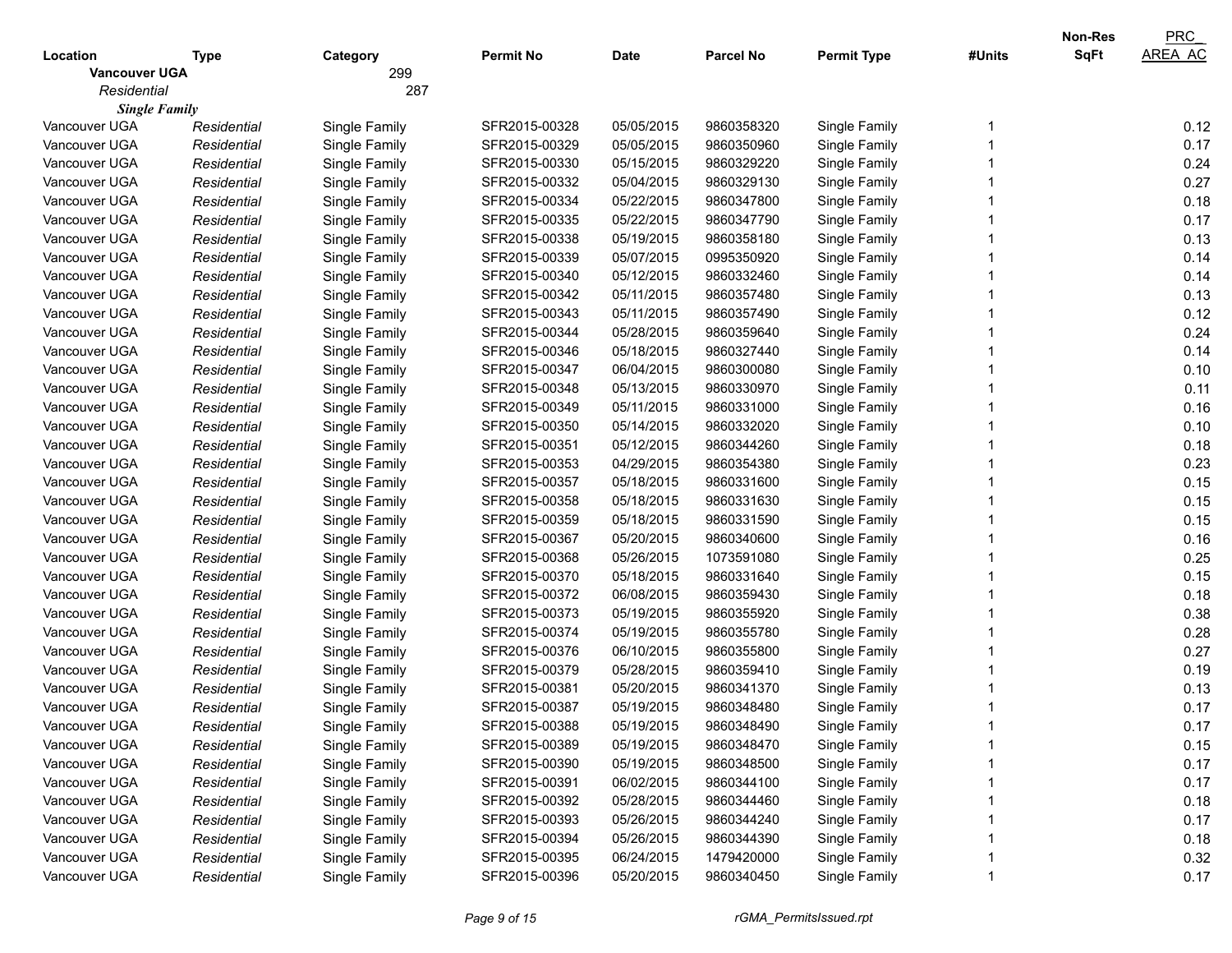|                      |             |               |                  |             |                  |                    |        | <b>Non-Res</b> | PRC            |
|----------------------|-------------|---------------|------------------|-------------|------------------|--------------------|--------|----------------|----------------|
| Location             | Type        | Category      | <b>Permit No</b> | <b>Date</b> | <b>Parcel No</b> | <b>Permit Type</b> | #Units | <b>SqFt</b>    | <b>AREA AC</b> |
| <b>Vancouver UGA</b> |             | 299           |                  |             |                  |                    |        |                |                |
| Residential          |             | 287           |                  |             |                  |                    |        |                |                |
| <b>Single Family</b> |             |               |                  |             |                  |                    |        |                |                |
| Vancouver UGA        | Residential | Single Family | SFR2015-00397    | 06/08/2015  | 9860359460       | Single Family      |        |                | 0.17           |
| Vancouver UGA        | Residential | Single Family | SFR2015-00398    | 05/20/2015  | 9860331010       | Single Family      |        |                | 0.15           |
| Vancouver UGA        | Residential | Single Family | SFR2015-00399    | 05/20/2015  | 9860339060       | Single Family      |        |                | 0.08           |
| Vancouver UGA        | Residential | Single Family | SFR2015-00400    | 05/20/2015  | 9860339050       | Single Family      |        |                | 0.08           |
| Vancouver UGA        | Residential | Single Family | SFR2015-00401    | 05/20/2015  | 9860339070       | Single Family      |        |                | 0.07           |
| Vancouver UGA        | Residential | Single Family | SFR2015-00402    | 05/29/2015  | 9860359560       | Single Family      |        |                | 0.17           |
| Vancouver UGA        | Residential | Single Family | SFR2015-00403    | 05/29/2015  | 9860359140       | Single Family      |        |                | 0.17           |
| Vancouver UGA        | Residential | Single Family | SFR2015-00404    | 05/29/2015  | 9860357800       | Single Family      |        |                | 0.17           |
| Vancouver UGA        | Residential | Single Family | SFR2015-00406    | 05/21/2015  | 9860311240       | Single Family      |        |                | 0.12           |
| Vancouver UGA        | Residential | Single Family | SFR2015-00407    | 06/09/2015  | 9860320380       | Single Family      |        |                | 0.21           |
| Vancouver UGA        | Residential | Single Family | SFR2015-00408    | 05/21/2015  | 9860320330       | Single Family      |        |                | 0.21           |
| Vancouver UGA        | Residential | Single Family | SFR2015-00409    | 06/10/2015  | 9860358710       | Single Family      |        |                | 0.10           |
| Vancouver UGA        | Residential | Single Family | SFR2015-00410    | 06/10/2015  | 9860358720       | Single Family      |        |                | 0.10           |
| Vancouver UGA        | Residential | Single Family | SFR2015-00412    | 05/20/2015  | 9860331450       | Single Family      |        |                | 0.12           |
| Vancouver UGA        | Residential | Single Family | SFR2015-00413    | 05/20/2015  | 9860327470       | Single Family      |        |                | 0.13           |
| Vancouver UGA        | Residential | Single Family | SFR2015-00414    | 05/21/2015  | 1510220020       | Single Family      |        |                | 0.14           |
| Vancouver UGA        | Residential | Single Family | SFR2015-00415    | 05/21/2015  | 9860360150       | Single Family      |        |                | 0.23           |
| Vancouver UGA        | Residential | Single Family | SFR2015-00416    | 05/21/2015  | 9860360160       | Single Family      |        |                | 0.23           |
| Vancouver UGA        | Residential | Single Family | SFR2015-00417    | 05/21/2015  | 9860360190       | Single Family      |        |                | 0.15           |
| Vancouver UGA        | Residential | Single Family | SFR2015-00418    | 05/21/2015  | 9860360200       | Single Family      |        |                | 0.15           |
| Vancouver UGA        | Residential | Single Family | SFR2015-00419    | 05/21/2015  | 9860360340       | Single Family      |        |                | 0.15           |
| Vancouver UGA        | Residential | Single Family | SFR2015-00425    | 06/02/2015  | 9860329180       | Single Family      |        |                | 0.25           |
| Vancouver UGA        | Residential | Single Family | SFR2015-00427    | 05/26/2015  | 9860283730       | Single Family      |        |                | 0.11           |
| Vancouver UGA        | Residential | Single Family | SFR2015-00428    | 05/26/2015  | 9860283670       | Single Family      |        |                | 0.11           |
| Vancouver UGA        | Residential | Single Family | SFR2015-00429    | 06/08/2015  | 9860359450       | Single Family      |        |                | 0.17           |
| Vancouver UGA        | Residential | Single Family | SFR2015-00432    | 06/02/2015  | 9860347350       | Single Family      |        |                | 0.27           |
| Vancouver UGA        | Residential | Single Family | SFR2015-00433    | 05/29/2015  | 9860344370       | Single Family      |        |                | 0.17           |
| Vancouver UGA        | Residential | Single Family | SFR2015-00435    | 06/01/2015  | 9860320470       | Single Family      |        |                | 0.16           |
| Vancouver UGA        | Residential | Single Family | SFR2015-00436    | 06/11/2015  | 9860347620       | Single Family      |        |                | 0.22           |
| Vancouver UGA        | Residential | Single Family | SFR2015-00437    | 05/28/2015  | 9860360130       | Single Family      |        |                | 0.23           |
| Vancouver UGA        | Residential | Single Family | SFR2015-00438    | 05/28/2015  | 9860331240       | Single Family      |        |                | 0.11           |
| Vancouver UGA        | Residential | Single Family | SFR2015-00439    | 05/28/2015  | 9860331650       | Single Family      |        |                | 0.15           |
| Vancouver UGA        | Residential | Single Family | SFR2015-00440    | 05/28/2015  | 9860360140       | Single Family      |        |                | 0.23           |
| Vancouver UGA        | Residential | Single Family | SFR2015-00445    | 06/03/2015  | 9860350550       | Single Family      |        |                | 0.10           |
| Vancouver UGA        | Residential | Single Family | SFR2015-00447    | 06/03/2015  | 9860350540       | Single Family      |        |                | 0.10           |
| Vancouver UGA        | Residential | Single Family | SFR2015-00449    | 06/05/2015  | 9860358540       | Single Family      |        |                | 0.12           |
| Vancouver UGA        | Residential | Single Family | SFR2015-00450    | 06/02/2015  | 9860341380       | Single Family      |        |                | 0.12           |
| Vancouver UGA        | Residential | Single Family | SFR2015-00451    | 06/02/2015  | 9860341250       | Single Family      |        |                | 0.11           |
| Vancouver UGA        | Residential | Single Family | SFR2015-00452    | 06/03/2015  | 9860325440       | Single Family      |        |                | 0.16           |
| Vancouver UGA        | Residential | Single Family | SFR2015-00453    | 06/26/2015  | 1054692760       | Single Family      |        |                | 0.07           |
| Vancouver UGA        | Residential | Single Family | SFR2015-00454    | 06/17/2015  | 9860329110       | Single Family      |        |                | 0.23           |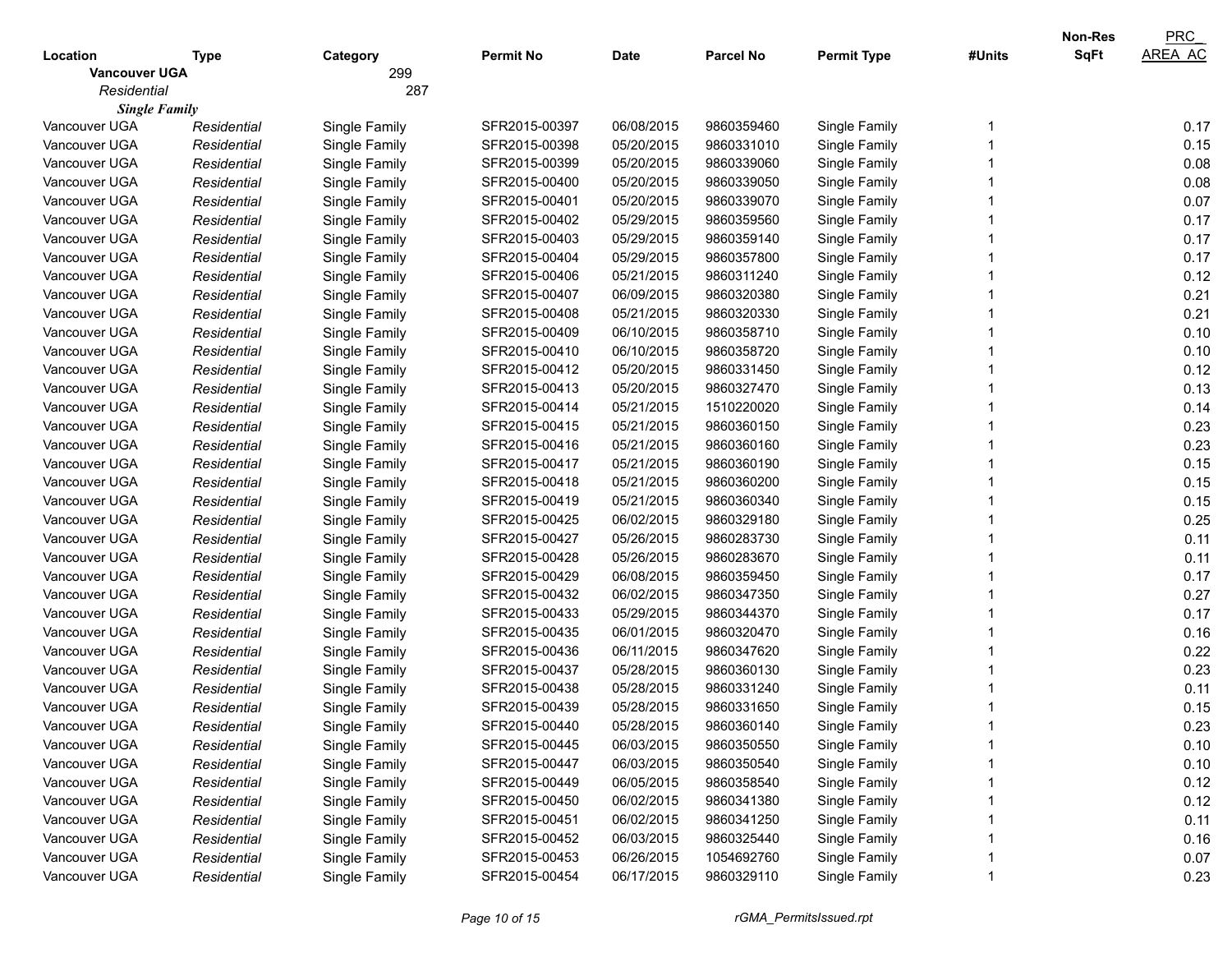|                      |             |               |                  |            |                  |                    |        | Non-Res     | PRC            |
|----------------------|-------------|---------------|------------------|------------|------------------|--------------------|--------|-------------|----------------|
| Location             | <b>Type</b> | Category      | <b>Permit No</b> | Date       | <b>Parcel No</b> | <b>Permit Type</b> | #Units | <b>SqFt</b> | <b>AREA AC</b> |
| <b>Vancouver UGA</b> |             | 299           |                  |            |                  |                    |        |             |                |
| Residential          |             | 287           |                  |            |                  |                    |        |             |                |
| <b>Single Family</b> |             |               |                  |            |                  |                    |        |             |                |
| Vancouver UGA        | Residential | Single Family | SFR2015-00455    | 06/17/2015 | 9860329020       | Single Family      |        |             | 0.23           |
| Vancouver UGA        | Residential | Single Family | SFR2015-00456    | 06/05/2015 | 9860311600       | Single Family      |        |             | 0.21           |
| Vancouver UGA        | Residential | Single Family | SFR2015-00457    | 06/02/2015 | 9860283020       | Single Family      |        |             | 0.17           |
| Vancouver UGA        | Residential | Single Family | SFR2015-00464    | 06/17/2015 | 9860344560       | Single Family      |        |             | 0.17           |
| Vancouver UGA        | Residential | Single Family | SFR2015-00465    | 06/17/2015 | 9860344200       | Single Family      |        |             | 0.17           |
| Vancouver UGA        | Residential | Single Family | SFR2015-00466    | 06/02/2015 | 9860357460       | Single Family      |        |             | 0.18           |
| Vancouver UGA        | Residential | Single Family | SFR2015-00467    | 06/18/2015 | 9860357530       | Single Family      |        |             | 0.19           |
| Vancouver UGA        | Residential | Single Family | SFR2015-00469    | 06/09/2015 | 9860359490       | Single Family      |        |             | 0.17           |
| Vancouver UGA        | Residential | Single Family | SFR2015-00470    | 06/09/2015 | 9860359590       | Single Family      |        |             | 0.19           |
| Vancouver UGA        | Residential | Single Family | SFR2015-00471    | 06/03/2015 | 9860350750       | Single Family      |        |             | 0.09           |
| Vancouver UGA        | Residential | Single Family | SFR2015-00472    | 06/04/2015 | 9860360330       | Single Family      |        |             | 0.15           |
| Vancouver UGA        | Residential | Single Family | SFR2015-00473    | 06/02/2015 | 9860331580       | Single Family      |        |             | 0.15           |
| Vancouver UGA        | Residential | Single Family | SFR2015-00474    | 06/04/2015 | 9860331260       | Single Family      |        |             | 0.11           |
| Vancouver UGA        | Residential | Single Family | SFR2015-00475    | 06/04/2015 | 9860331250       | Single Family      |        |             | 0.11           |
| Vancouver UGA        | Residential | Single Family | SFR2015-00476    | 06/24/2015 | 9860310830       | Single Family      |        |             | 0.20           |
| Vancouver UGA        | Residential | Single Family | SFR2015-00477    | 06/24/2015 | 9860310880       | Single Family      |        |             | 0.23           |
| Vancouver UGA        | Residential | Single Family | SFR2015-00478    | 06/24/2015 | 9860343470       | Single Family      |        |             | 0.18           |
| Vancouver UGA        | Residential | Single Family | SFR2015-00479    | 06/05/2015 | 9860341620       | Single Family      |        |             | 0.08           |
| Vancouver UGA        | Residential | Single Family | SFR2015-00480    | 06/03/2015 | 9860327200       | Single Family      |        |             | 0.11           |
| Vancouver UGA        | Residential | Single Family | SFR2015-00481    | 06/08/2015 | 9860359190       | Single Family      |        |             | 0.17           |
| Vancouver UGA        | Residential | Single Family | SFR2015-00488    | 06/09/2015 | 9860350560       | Single Family      |        |             | 0.10           |
| Vancouver UGA        | Residential | Single Family | SFR2015-00489    | 06/04/2015 | 9860358800       | Single Family      |        |             | 0.22           |
| Vancouver UGA        | Residential | Single Family | SFR2015-00490    | 06/08/2015 | 9860359270       | Single Family      |        |             | 0.17           |
| Vancouver UGA        | Residential | Single Family | SFR2015-00491    | 06/08/2015 | 9860359210       | Single Family      |        |             | 0.17           |
| Vancouver UGA        | Residential | Single Family | SFR2015-00492    | 06/24/2015 | 9860344040       | Single Family      |        |             | 0.18           |
| Vancouver UGA        | Residential | Single Family | SFR2015-00494    | 06/24/2015 | 9860344550       | Single Family      |        |             | 0.17           |
| Vancouver UGA        | Residential | Single Family | SFR2015-00495    | 06/29/2015 | 9860326500       | Single Family      |        |             | 0.14           |
| Vancouver UGA        | Residential | Single Family | SFR2015-00496    | 06/19/2015 | 9860326720       | Single Family      |        |             | 0.15           |
| Vancouver UGA        | Residential | Single Family | SFR2015-00497    | 06/09/2015 | 9860340500       | Single Family      |        |             | 0.16           |
| Vancouver UGA        | Residential | Single Family | SFR2015-00498    | 06/08/2015 | 9860327410       | Single Family      |        |             | 0.16           |
| Vancouver UGA        | Residential | Single Family | SFR2015-00499    | 06/11/2015 | 9860329970       | Single Family      |        |             | 0.13           |
| Vancouver UGA        | Residential | Single Family | SFR2015-00501    | 06/05/2015 | 9860347450       | Single Family      |        |             | 0.18           |
| Vancouver UGA        | Residential | Single Family | SFR2015-00502    | 06/05/2015 | 9860325560       | Single Family      |        |             | 0.19           |
| Vancouver UGA        | Residential | Single Family | SFR2015-00503    | 06/08/2015 | 9860325610       | Single Family      |        |             | 0.21           |
| Vancouver UGA        | Residential | Single Family | SFR2015-00504    | 06/09/2015 | 9860320390       | Single Family      |        |             | 0.25           |
| Vancouver UGA        | Residential | Single Family | SFR2015-00505    | 06/09/2015 | 1060360500       | Single Family      |        |             | 0.08           |
| Vancouver UGA        | Residential | Single Family | SFR2015-00507    | 06/19/2015 | 9860331660       | Single Family      |        |             | 0.15           |
| Vancouver UGA        | Residential | Single Family | SFR2015-00508    | 06/19/2015 | 9860331670       | Single Family      |        |             | 0.16           |
| Vancouver UGA        | Residential | Single Family | SFR2015-00509    | 06/10/2015 | 9860351000       | Single Family      |        |             | 0.17           |
| Vancouver UGA        | Residential | Single Family | SFR2015-00510    | 06/10/2015 | 9860351050       | Single Family      |        |             | 0.19           |
| Vancouver UGA        | Residential | Single Family | SFR2015-00511    | 06/09/2015 | 9860350220       | Single Family      |        |             | 0.09           |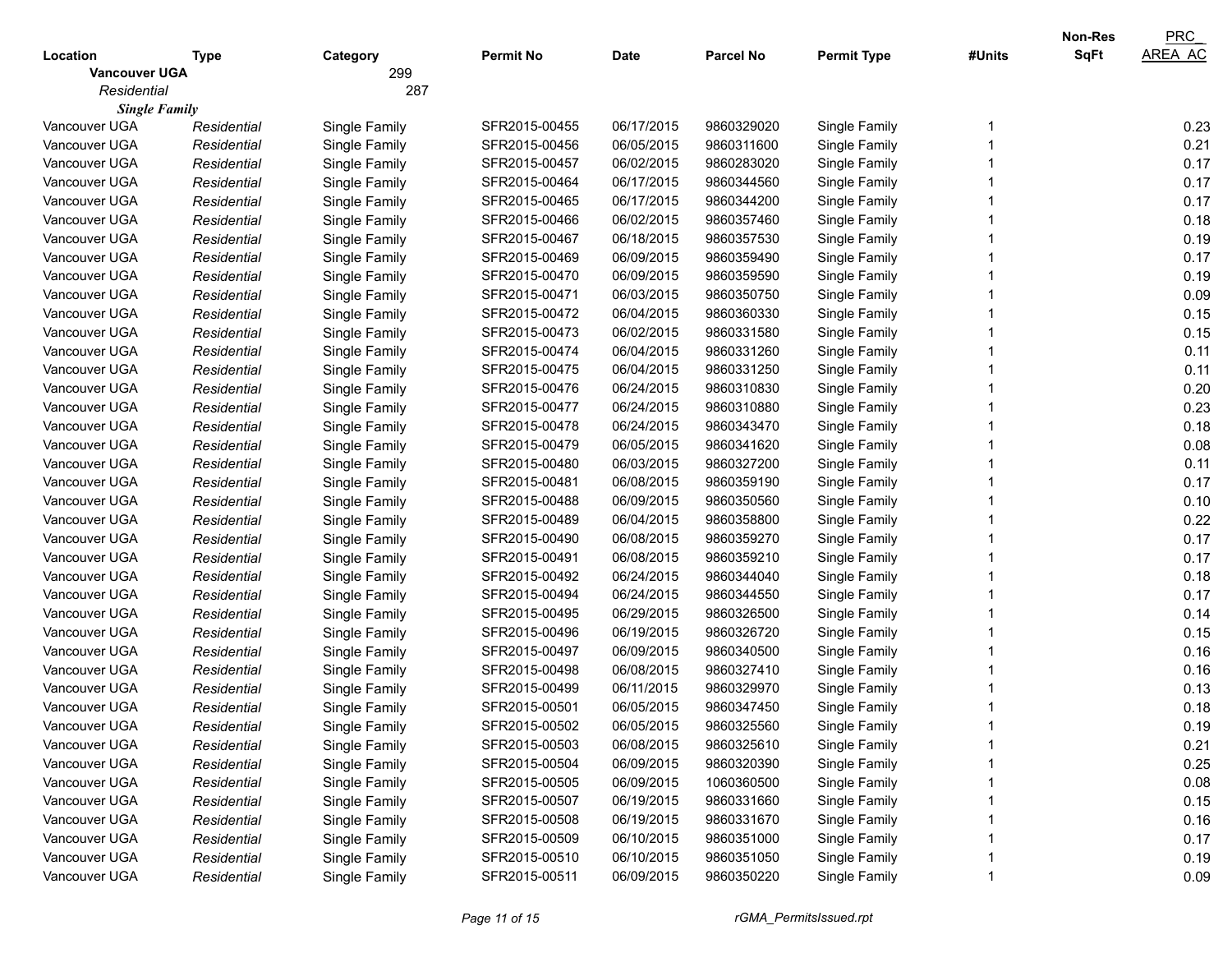|                                  |             |                 |                  |             |                  |                    |        | Non-Res             | <b>PRC</b><br>AREA AC |
|----------------------------------|-------------|-----------------|------------------|-------------|------------------|--------------------|--------|---------------------|-----------------------|
| Location<br><b>Vancouver UGA</b> | <b>Type</b> | Category<br>299 | <b>Permit No</b> | <b>Date</b> | <b>Parcel No</b> | <b>Permit Type</b> | #Units | <b>SqFt</b>         |                       |
| Residential                      |             | 287             |                  |             |                  |                    |        |                     |                       |
| <b>Single Family</b>             |             |                 |                  |             |                  |                    |        |                     |                       |
| Vancouver UGA                    | Residential | Single Family   | SFR2015-00512    | 06/19/2015  | 9860331570       | Single Family      | 1      |                     | 0.15                  |
| Vancouver UGA                    | Residential | Single Family   | SFR2015-00513    | 06/09/2015  | 9860350760       | Single Family      |        |                     | 0.09                  |
| Vancouver UGA                    | Residential | Single Family   | SFR2015-00514    | 06/09/2015  | 9860350570       | Single Family      |        |                     | 0.10                  |
| Vancouver UGA                    | Residential | Single Family   | SFR2015-00515    | 06/19/2015  | 9860360230       | Single Family      |        |                     | 0.15                  |
| Vancouver UGA                    | Residential | Single Family   | SFR2015-00516    | 06/19/2015  | 9860360290       | Single Family      |        |                     | 0.15                  |
| Vancouver UGA                    | Residential | Single Family   | SFR2015-00517    | 06/09/2015  | 9860360210       | Single Family      |        |                     | 0.15                  |
| Vancouver UGA                    | Residential | Single Family   | SFR2015-00521    | 06/19/2015  | 9860331560       | Single Family      |        |                     | 0.16                  |
| Vancouver UGA                    | Residential | Single Family   | SFR2015-00525    | 06/09/2015  | 9860283060       | Single Family      |        |                     | 0.18                  |
| Vancouver UGA                    | Residential | Single Family   | SFR2015-00528    | 06/26/2015  | 9860358000       | Single Family      |        |                     | 0.15                  |
| Vancouver UGA                    | Residential | Single Family   | SFR2015-00529    | 06/19/2015  | 9860360290       | Single Family      |        |                     | 0.15                  |
| Vancouver UGA                    | Residential | Single Family   | SFR2015-00530    | 06/19/2015  | 9860360300       | Single Family      |        |                     | 0.15                  |
| Vancouver UGA                    | Residential | Single Family   | SFR2015-00531    | 06/12/2015  | 9860350770       | Single Family      |        |                     | 0.09                  |
| Vancouver UGA                    | Residential | Single Family   | SFR2015-00533    | 06/11/2015  | 9860360310       | Single Family      |        |                     | 0.15                  |
| Vancouver UGA                    | Residential | Single Family   | SFR2015-00534    | 06/17/2015  | 9860260720       | Single Family      |        |                     | 0.25                  |
| Vancouver UGA                    | Residential | Single Family   | SFR2015-00535    | 06/04/2015  | 9860357850       | Single Family      |        |                     | 0.33                  |
| Vancouver UGA                    | Residential | Single Family   | SFR2015-00536    | 06/26/2015  | 9860357920       | Single Family      |        |                     | 0.18                  |
| Vancouver UGA                    | Residential | Single Family   | SFR2015-00549    | 06/19/2015  | 9860355890       | Single Family      |        |                     | 0.28                  |
| Vancouver UGA                    | Residential | Single Family   | SFR2015-00550    | 06/19/2015  | 9860355900       | Single Family      |        |                     | 0.28                  |
| Vancouver UGA                    | Residential | Single Family   | SFR2015-00558    | 06/18/2015  | 9860341960       | Single Family      |        |                     | 0.37                  |
| Vancouver UGA                    | Residential | Single Family   | SFR2015-00567    | 06/15/2015  | 9860357380       | Single Family      |        |                     | 0.13                  |
| Vancouver UGA                    | Residential | Single Family   | SFR2015-00572    | 06/26/2015  | 9860350800       | Single Family      |        |                     | 0.10                  |
| Vancouver UGA                    | Residential | Single Family   | SFR2015-00583    | 06/22/2015  | 9860318630       | Single Family      |        |                     | 0.29                  |
| Vancouver UGA                    | Residential | Single Family   | SFR2015-00588    | 06/26/2015  | 9860350230       | Single Family      |        |                     | 0.10                  |
| Vancouver UGA                    | Residential | Single Family   | SFR2015-00589    | 06/26/2015  | 9860350240       | Single Family      |        |                     | 0.09                  |
| Vancouver UGA                    | Residential | Single Family   | SFR2015-00591    | 06/19/2015  | 9860325400       | Single Family      |        |                     | 0.16                  |
| Vancouver UGA                    | Residential | Single Family   | SFR2015-00593    | 06/26/2015  | 9860349190       | Single Family      |        |                     | 0.13                  |
| Vancouver UGA                    | Residential | Single Family   | SFR2015-00596    | 06/19/2015  | 9860265630       | Single Family      |        |                     | 0.18                  |
| Vancouver UGA                    | Residential | Single Family   | SFR2015-00605    | 06/23/2015  | 1564420740       | Single Family      |        |                     | 0.10                  |
| Vancouver UGA                    | Residential | Single Family   | SFR2015-00631    | 06/30/2015  | 9860358550       | Single Family      |        |                     | 0.18                  |
| Vancouver UGA                    | Residential | Single Family   | SFR2015-00633    | 06/29/2015  | 9860327150       | Single Family      |        |                     | 0.11                  |
| Vancouver UGA                    | Residential | Single Family   | SFR2015-00644    | 06/24/2015  | 9860357390       | Single Family      |        |                     | 0.12                  |
|                                  |             |                 |                  |             |                  |                    | 261    | Total Single Family |                       |

Vancouver UGA Sub Total 391 102,008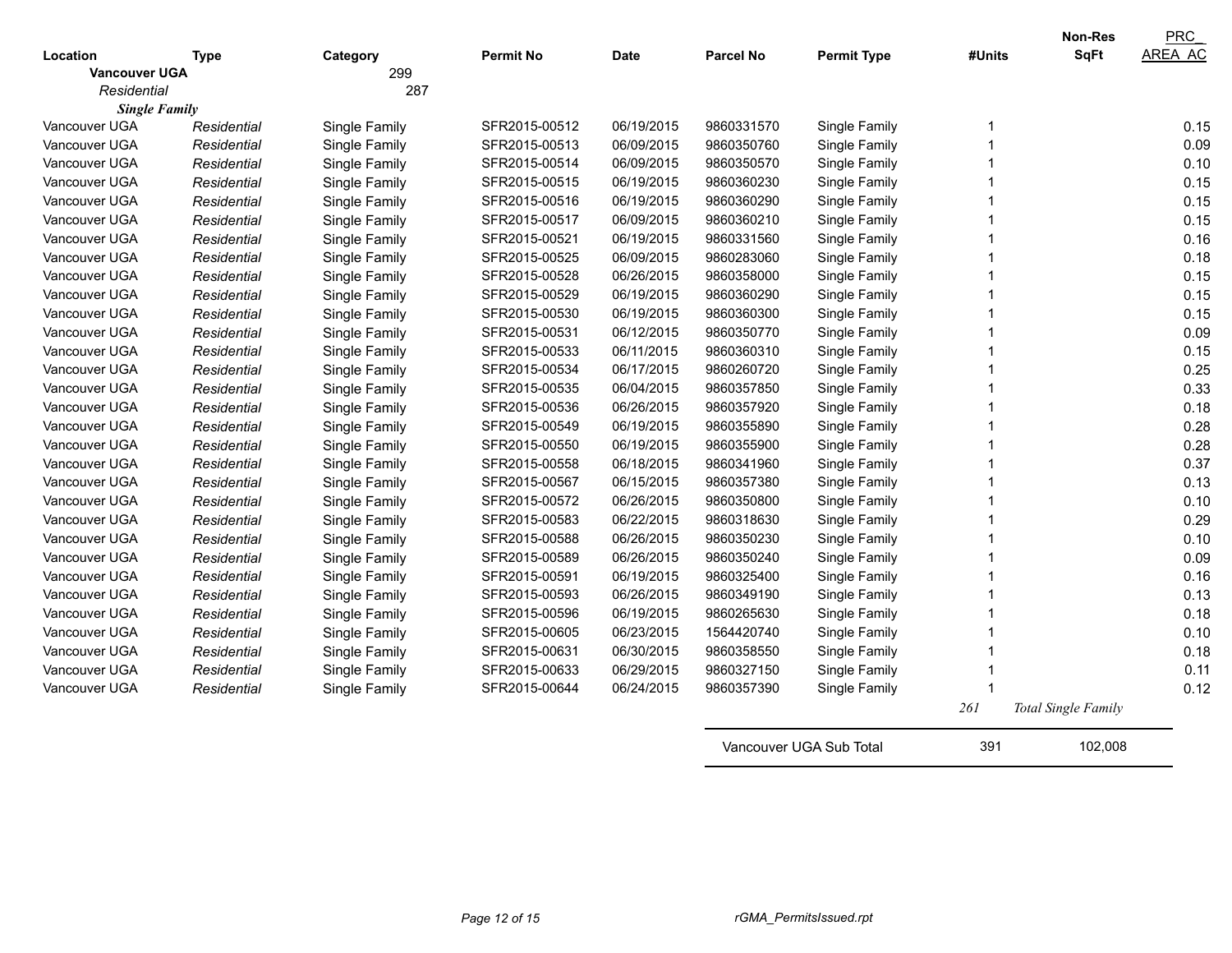| Location             |             |                | <b>Permit No</b> | <b>Date</b> | <b>Parcel No</b>    |                    | #Units | <b>Non-Res</b><br><b>SqFt</b> | <b>PRC</b><br>AREA AC |
|----------------------|-------------|----------------|------------------|-------------|---------------------|--------------------|--------|-------------------------------|-----------------------|
| Washougal            | <b>Type</b> | Category<br>26 |                  |             |                     | <b>Permit Type</b> |        |                               |                       |
| Residential          |             | 26             |                  |             |                     |                    |        |                               |                       |
| <b>Single Family</b> |             |                |                  |             |                     |                    |        |                               |                       |
| Washougal            | Residential | Single Family  | 15030048         | 05/05/2015  | 1325760020          | Single Family      |        |                               | 0.15                  |
| Washougal            | Residential | Single Family  | 15030051         | 04/02/2015  | 1300560220          | Single Family      |        |                               | 0.15                  |
| Washougal            | Residential | Single Family  | 15030058         | 05/19/2015  | 1323490660          | Single Family      |        |                               | 0.17                  |
| Washougal            | Residential | Single Family  | 15030082         | 04/10/2015  | 1230060520          | Single Family      |        |                               | 0.18                  |
| Washougal            | Residential | Single Family  | 15040001         | 04/08/2015  | 1283581660          | Single Family      |        |                               | 0.12                  |
| Washougal            | Residential | Single Family  | 15040004         | 04/08/2015  | 1283581720          | Single Family      |        |                               | 0.12                  |
| Washougal            | Residential | Single Family  | 15040047         | 04/28/2015  | 9860305390          | Single Family      |        |                               | 0.17                  |
| Washougal            | Residential | Single Family  | 15040054         | 05/05/2015  | 1229960460          | Single Family      |        |                               | 0.15                  |
| Washougal            | Residential | Single Family  | 15040056         | 05/19/2015  | 1311860260          | Single Family      |        |                               | 0.31                  |
| Washougal            | Residential | Single Family  | 15040057         | 05/05/2015  | 1311870440          | Single Family      |        |                               | 0.19                  |
| Washougal            | Residential | Single Family  | 15040062         | 05/05/2015  | 9860305630          | Single Family      |        |                               | 0.18                  |
| Washougal            | Residential | Single Family  | 15040064         | 05/05/2015  | 9860305620          | Single Family      |        |                               | 0.18                  |
| Washougal            | Residential | Single Family  | 15040078         | 05/13/2015  | 1300310100          | Single Family      |        |                               | 0.36                  |
| Washougal            | Residential | Single Family  | 15050005         | 05/14/2015  | 1229960420          | Single Family      |        |                               | 0.15                  |
| Washougal            | Residential | Single Family  | 15050025         | 05/18/2015  | 1311870240          | Single Family      |        |                               | 0.20                  |
| Washougal            | Residential | Single Family  | 15050034         | 05/21/2015  | 9860305370          | Single Family      |        |                               | 0.17                  |
| Washougal            | Residential | Single Family  | 15050036         | 06/05/2015  | 9860305380          | Single Family      |        |                               | 0.17                  |
| Washougal            | Residential | Single Family  | 15050059         | 06/17/2015  | 1305620180          | Single Family      |        |                               | 0.21                  |
| Washougal            | Residential | Single Family  | 15050061         | 05/22/2015  | 1323490640          | Single Family      |        |                               | 0.19                  |
| Washougal            | Residential | Single Family  | 15050064         | 06/11/2015  | 9860355720          | Single Family      |        |                               | 0.14                  |
| Washougal            | Residential | Single Family  | 15050066         | 06/15/2015  | 9860355730          | Single Family      |        |                               | 0.14                  |
| Washougal            | Residential | Single Family  | 15050093         | 06/05/2015  | 1305610440          | Single Family      |        |                               | 0.10                  |
| Washougal            | Residential | Single Family  | 15050095         | 06/05/2015  | 1305610520          | Single Family      |        |                               | 0.10                  |
| Washougal            | Residential | Single Family  | 15050096         | 06/05/2015  | 1305610560          | Single Family      |        |                               | 0.10                  |
| Washougal            | Residential | Single Family  | 15050100         | 06/05/2015  | 9860305610          | Single Family      |        |                               | 0.18                  |
| Washougal            | Residential | Single Family  | 15050164         | 06/09/2015  | 1283580360          | Single Family      |        |                               | 0.23                  |
|                      |             |                |                  |             |                     |                    | 26     | Total Single Family           |                       |
|                      |             |                |                  |             | Washougal Sub Total |                    | 26     | 0                             |                       |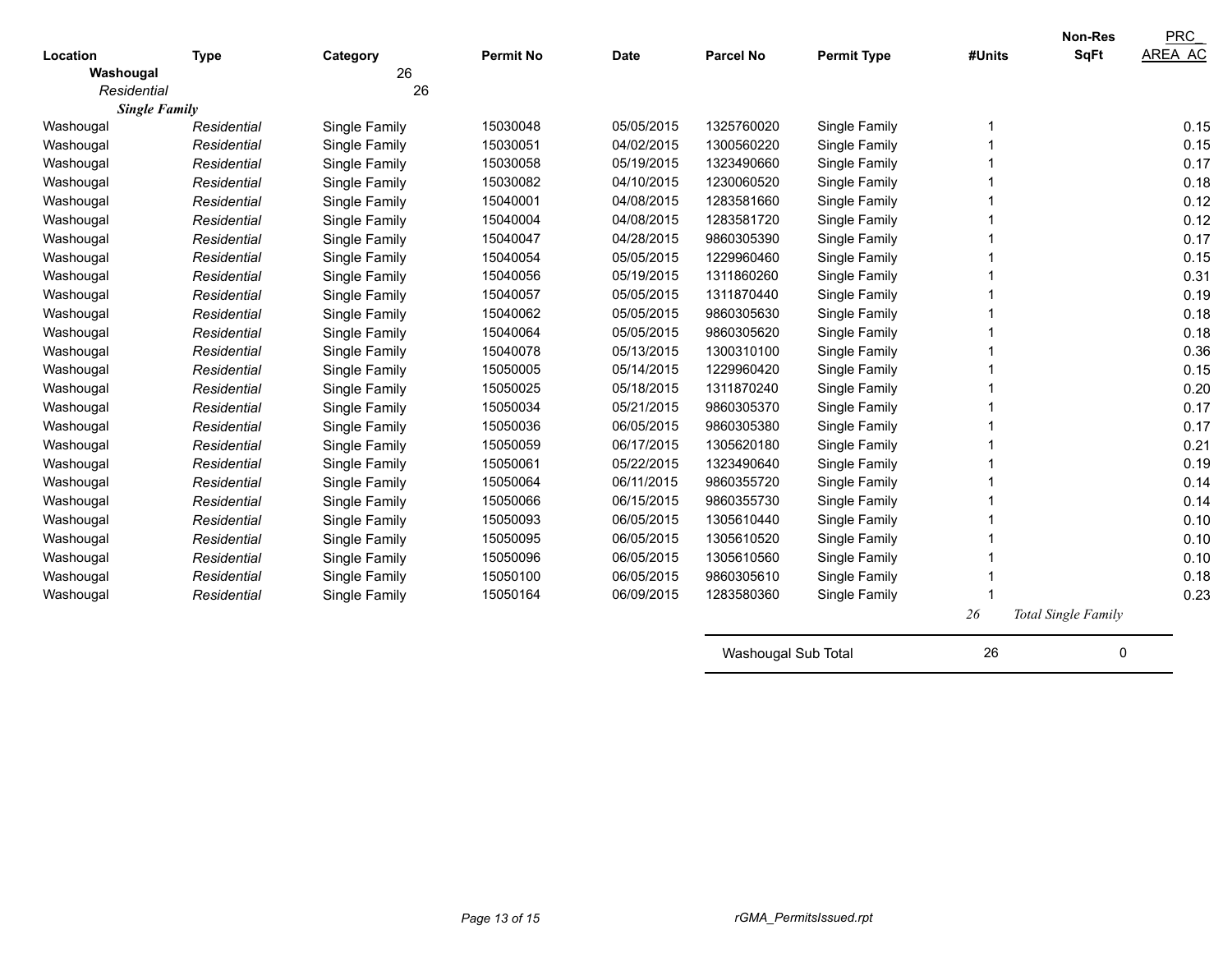|                             |                 |               |                  |             |                  |                    |        | Non-Res     | PRC            |
|-----------------------------|-----------------|---------------|------------------|-------------|------------------|--------------------|--------|-------------|----------------|
| Location                    | Type            | Category      | <b>Permit No</b> | <b>Date</b> | <b>Parcel No</b> | <b>Permit Type</b> | #Units | <b>SqFt</b> | <b>AREA AC</b> |
| <b>Clark County (Rural)</b> |                 | 57            |                  |             |                  |                    |        |             |                |
| Non-Residential             |                 |               |                  |             |                  |                    |        |             |                |
| Clark County (Rural)        | Non-Residential | Industrial    | COM2014-00349    | 06/26/2015  | 1791130000       | Industrial         |        | 4,800       | 4.95           |
| Clark County (Rural)        | Non-Residential | Institutional | COM2014-00305    | 06/25/2015  | 9860328050       | Institutional      |        | 20,664      | 12.00          |
| Clark County (Rural)        | Non-Residential | Institutional | COM2014-00306    | 06/25/2015  | 9860328050       | Institutional      |        | 2,800       | 12.00          |
| Clark County (Rural)        | Non-Residential | Institutional | COM2014-00307    | 06/25/2015  | 9860328050       | Institutional      |        | 2,400       | 12.00          |
|                             |                 |               |                  |             |                  |                    |        | 30664.00    |                |
| Residential                 |                 | 53            |                  |             |                  |                    |        |             |                |
| <b>Single Family</b>        |                 |               |                  |             |                  |                    |        |             |                |
| Clark County (Rural)        | Residential     | Single Family | 15-233           | 05/21/2015  | 1940720700       | Single Family      |        |             | 1.02           |
| Clark County (Rural)        | Residential     | Single Family | SFR2014-00848    | 05/13/2015  | 2533150000       | Single Family      |        |             | 2.50           |
| Clark County (Rural)        | Residential     | Single Family | SFR2015-00015    | 05/22/2015  | 2638000020       | Single Family      |        |             | 5.01           |
| Clark County (Rural)        | Residential     | Single Family | SFR2015-00071    | 06/16/2015  | 2754880000       | Single Family      |        |             | 11.56          |
| Clark County (Rural)        | Residential     | Single Family | SFR2015-00084    | 04/01/2015  | 2019000000       | Single Family      |        |             | 5.00           |
| Clark County (Rural)        | Residential     | Single Family | SFR2015-00132    | 05/19/2015  | 2101730000       | Single Family      |        |             | 5.00           |
| Clark County (Rural)        | Residential     | Single Family | SFR2015-00142    | 04/02/2015  | 2075300000       | Single Family      |        |             | 2.40           |
| Clark County (Rural)        | Residential     | Single Family | SFR2015-00143    | 04/02/2015  | 1708930000       | Single Family      |        |             | 2.05           |
| Clark County (Rural)        | Residential     | Single Family | SFR2015-00146    | 04/03/2015  | 1409000000       | Single Family      |        |             | 7.16           |
| Clark County (Rural)        | Residential     | Single Family | SFR2015-00148    | 04/02/2015  | 2552370000       | Single Family      |        |             | 5.51           |
| Clark County (Rural)        | Residential     | Single Family | SFR2015-00157    | 04/07/2015  | 1965200000       | Single Family      |        |             | 2.73           |
| Clark County (Rural)        | Residential     | Single Family | SFR2015-00160    | 04/10/2015  | 1799430000       | Single Family      |        |             | 5.45           |
| Clark County (Rural)        | Residential     | Single Family | SFR2015-00161    | 04/03/2015  | 2539540000       | Single Family      |        |             | 10.00          |
| Clark County (Rural)        | Residential     | Single Family | SFR2015-00185    | 04/15/2015  | 1413620000       | Single Family      |        |             | 5.00           |
| Clark County (Rural)        | Residential     | Single Family | SFR2015-00200    | 04/17/2015  | 9860363640       | Single Family      |        |             | 2.45           |
| Clark County (Rural)        | Residential     | Single Family | SFR2015-00201    | 05/29/2015  | 2610680000       | Single Family      |        |             | 10.89          |
| Clark County (Rural)        | Residential     | Single Family | SFR2015-00210    | 04/14/2015  | 9860337280       | Single Family      |        |             | 4.90           |
| Clark County (Rural)        | Residential     | Single Family | SFR2015-00212    | 06/23/2015  | 2107640000       | Single Family      |        |             | 10.00          |
| Clark County (Rural)        | Residential     | Single Family | SFR2015-00214    | 05/21/2015  | 2565200000       | Single Family      |        |             | 10.00          |
| Clark County (Rural)        | Residential     | Single Family | SFR2015-00216    | 04/16/2015  | 1430900000       | Single Family      |        |             | 5.00           |
| Clark County (Rural)        | Residential     | Single Family | SFR2015-00217    | 04/23/2015  | 1800960000       | Single Family      |        |             | 5.03           |
| Clark County (Rural)        | Residential     | Single Family | SFR2015-00219    | 04/15/2015  | 2123660000       | Single Family      |        |             | 5.00           |
| Clark County (Rural)        | Residential     | Single Family | SFR2015-00221    | 04/21/2015  | 2781490000       | Single Family      |        |             | 10.00          |
| Clark County (Rural)        | Residential     | Single Family | SFR2015-00223    | 04/16/2015  | 2632570000       | Single Family      |        |             | 5.00           |
| Clark County (Rural)        | Residential     | Single Family | SFR2015-00234    | 05/15/2015  | 1959620000       | Single Family      |        |             | 3.94           |
| Clark County (Rural)        | Residential     | Single Family | SFR2015-00237    | 05/14/2015  | 1429030000       | Single Family      |        |             | 5.00           |
| Clark County (Rural)        | Residential     | Single Family | SFR2015-00242    | 04/27/2015  | 9860288040       | Single Family      |        |             | 7.40           |
| Clark County (Rural)        | Residential     | Single Family | SFR2015-00244    | 04/23/2015  | 2054520000       | Single Family      |        |             | 4.83           |
| Clark County (Rural)        | Residential     | Single Family | SFR2015-00248    | 05/18/2015  | 1156870080       | Single Family      |        |             | 2.05           |
| Clark County (Rural)        | Residential     | Single Family | SFR2015-00250    | 04/23/2015  | 9860286650       | Single Family      |        |             | 5.12           |
| Clark County (Rural)        | Residential     | Single Family | SFR2015-00254    | 04/21/2015  | 2225770000       | Single Family      |        |             | 6.38           |
| Clark County (Rural)        | Residential     | Single Family | SFR2015-00262    | 05/11/2015  | 1296610000       | Single Family      |        |             | 5.74           |
| Clark County (Rural)        | Residential     | Single Family | SFR2015-00266    | 05/26/2015  | 2732830000       | Single Family      |        |             | 5.00           |
| Clark County (Rural)        | Residential     | Single Family | SFR2015-00278    | 04/28/2015  | 9860337240       | Single Family      |        |             | 4.90           |
| Clark County (Rural)        | Residential     | Single Family | SFR2015-00296    | 05/15/2015  | 2231820000       | Single Family      |        |             | 6.49           |